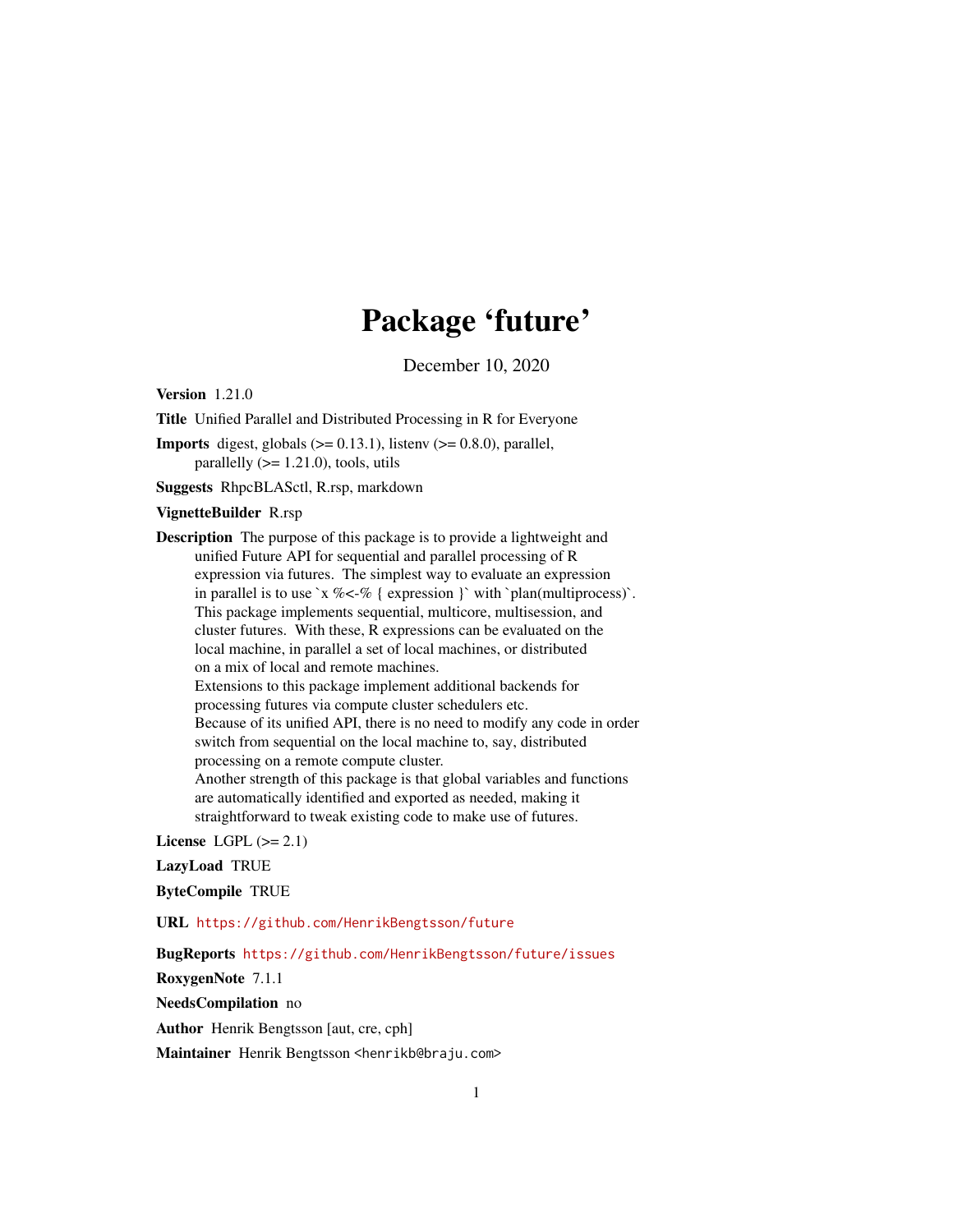<span id="page-1-0"></span>Repository CRAN

Date/Publication 2020-12-10 09:00:05 UTC

## R topics documented:

|       | $\overline{2}$<br>backtrace                                                                                                                                              |
|-------|--------------------------------------------------------------------------------------------------------------------------------------------------------------------------|
|       | 3                                                                                                                                                                        |
|       | $\overline{4}$                                                                                                                                                           |
|       | 5<br>future                                                                                                                                                              |
|       | 11                                                                                                                                                                       |
|       | 12                                                                                                                                                                       |
|       | 13<br>multicore                                                                                                                                                          |
|       | 14                                                                                                                                                                       |
|       | 16                                                                                                                                                                       |
|       | 17                                                                                                                                                                       |
|       | 20                                                                                                                                                                       |
|       | 21                                                                                                                                                                       |
|       | 23                                                                                                                                                                       |
|       | 24                                                                                                                                                                       |
|       | 25<br>sequential $\ldots$ , $\ldots$ , $\ldots$ , $\ldots$ , $\ldots$ , $\ldots$ , $\ldots$ , $\ldots$ , $\ldots$ , $\ldots$ , $\ldots$ , $\ldots$ , $\ldots$ , $\ldots$ |
|       | signal Conditions $\ldots \ldots \ldots \ldots \ldots \ldots \ldots \ldots \ldots \ldots \ldots \ldots \ldots$<br>26                                                     |
|       | 27<br>tweak<br><u>. De la caractería de la caractería de la caractería de la caractería de la caractería de la caractería de la</u>                                      |
|       | 27                                                                                                                                                                       |
|       | 28                                                                                                                                                                       |
|       | 29<br>$\%$ globals $\%$                                                                                                                                                  |
|       | 29                                                                                                                                                                       |
|       | 30<br>$\%$ lazy $\%$                                                                                                                                                     |
|       | 30                                                                                                                                                                       |
|       | 31                                                                                                                                                                       |
|       | $\%$ stdout $\%$<br>31                                                                                                                                                   |
|       | 32                                                                                                                                                                       |
| Index | 33                                                                                                                                                                       |

backtrace *Back trace the expressions evaluated when an error was caught*

#### Description

Back trace the expressions evaluated when an error was caught

#### Usage

backtrace(future, envir = parent.frame(), ...)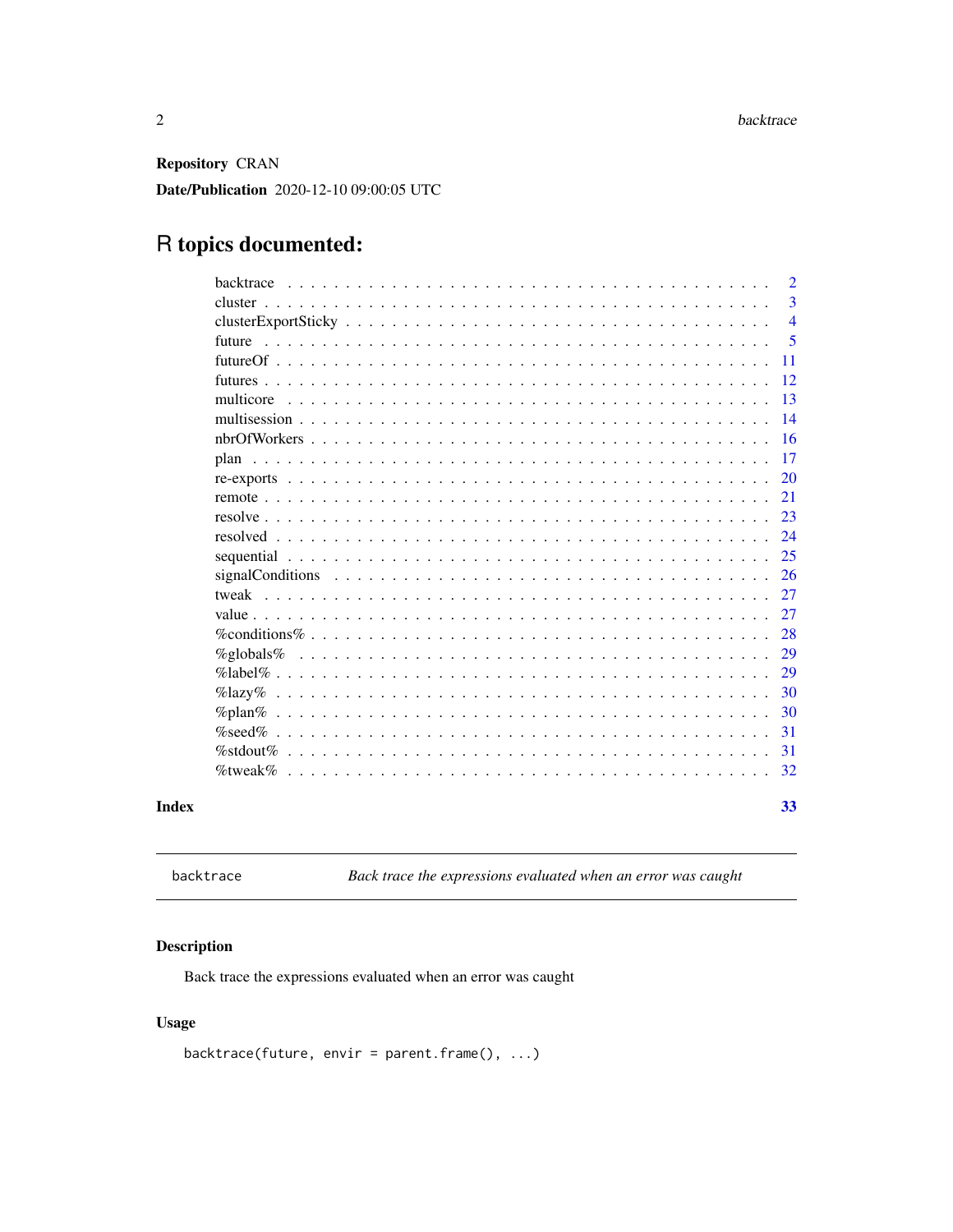#### <span id="page-2-0"></span>cluster 3

#### Arguments

| future | A future with a caught error.               |
|--------|---------------------------------------------|
| envir  | the environment where to locate the future. |
| .      | Not used.                                   |

#### Value

A list with the future's call stack that led up to the error.

#### Examples

```
my_log <- function(x) log(x)
foo <- function(...) my_log(...)f <- future({foo("a") })
res <- tryCatch({
  v \leftarrow value(f)\}, error = function(ex) {
  t <- backtrace(f)
  print(t)
})
```
<span id="page-2-1"></span>

| cluster | Create a cluster future whose value will be resolved asynchronously in |
|---------|------------------------------------------------------------------------|
|         | <i>a parallel process</i>                                              |

### Description

A cluster future is a future that uses cluster evaluation, which means that its *value is computed and resolved in parallel in another process*.

#### Usage

```
cluster(..., workers = availableWorks, c), envir = parent.frame())
```

| $\cdots$ | Additional named elements passed to ClusterFuture().                                                                                                                                                                                                                                                                                                                                            |
|----------|-------------------------------------------------------------------------------------------------------------------------------------------------------------------------------------------------------------------------------------------------------------------------------------------------------------------------------------------------------------------------------------------------|
| workers  | A cluster object, a character vector of host names, a positive numeric scalar, or<br>a function. If a character vector or a numeric scalar, a cluster object is created<br>using makeClusterPSOCK(workers). If a function, it is called without argu-<br>ments when the future is created and its value is used to configure the workers.<br>The function should return any of the above types. |
| envir    | The environment from where global objects should be identified.                                                                                                                                                                                                                                                                                                                                 |
|          |                                                                                                                                                                                                                                                                                                                                                                                                 |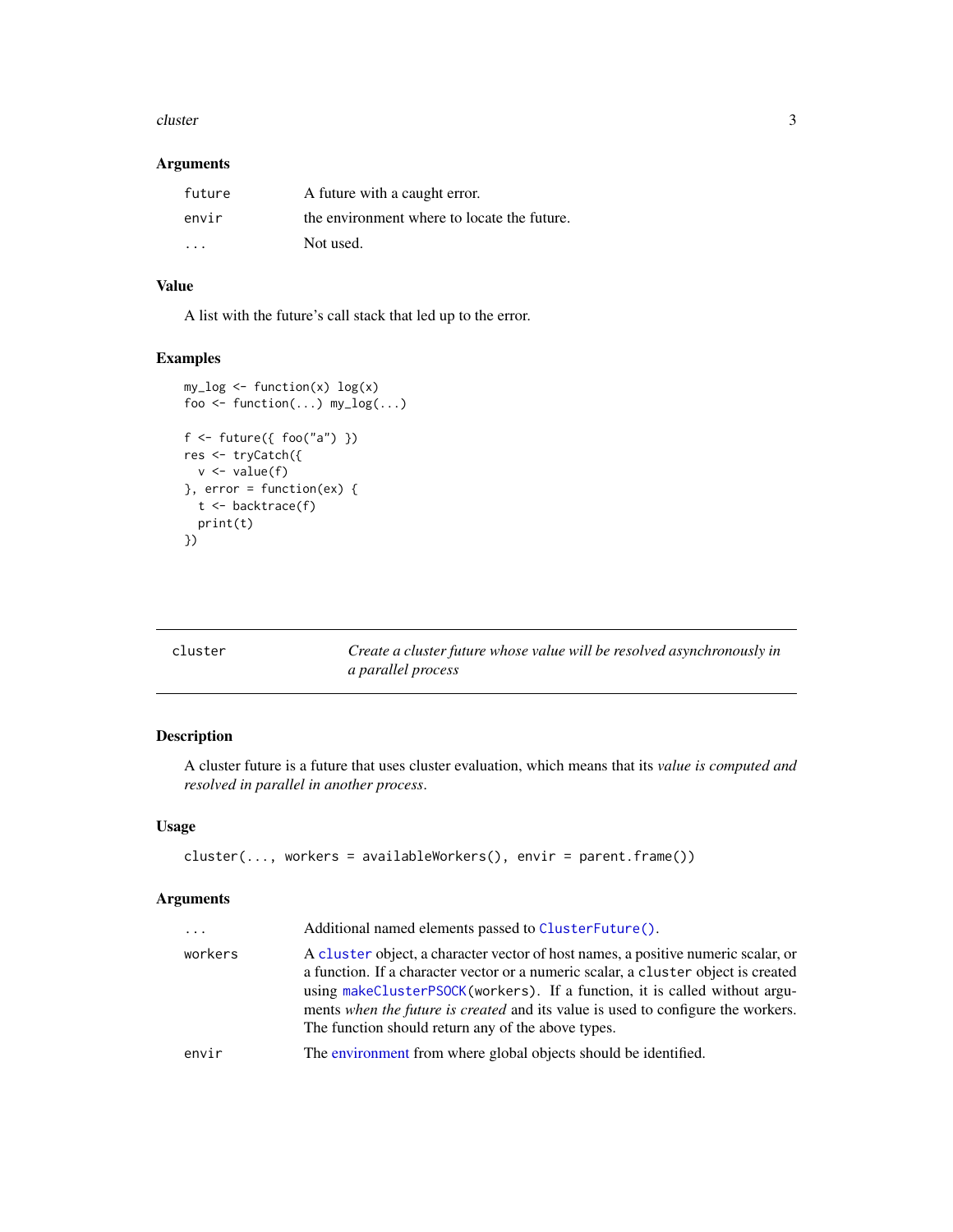#### <span id="page-3-0"></span>Details

This function will block if all available R cluster nodes are occupied and will be unblocked as soon as one of the already running cluster futures is resolved.

The preferred way to create an cluster future is not to call this function directly, but to register it via [plan\(](#page-16-1)cluster) such that it becomes the default mechanism for all futures. After this [future\(\)](#page-4-1) and [%<-%](#page-4-2) will create *cluster futures*.

#### Value

A [ClusterFuture.](#page-0-0)

#### Examples

```
## Use cluster futures
cl <- parallel::makeCluster(2, timeout = 60)
plan(cluster, workers = cl)
## A global variable
a <- 0
## Create future (explicitly)
f \leftarrow future({
 b \le -3c \le -2a * b * c})
## A cluster future is evaluated in a separate process.
## Regardless, changing the value of a global variable will
## not affect the result of the future.
a < -7print(a)
v \leftarrow value(f)
print(v)
stopifnot(v == 0)
## CLEANUP
parallel::stopCluster(cl)
```
clusterExportSticky *Export globals to the sticky-globals environment of the cluster nodes*

#### Description

Export globals to the sticky-globals environment of the cluster nodes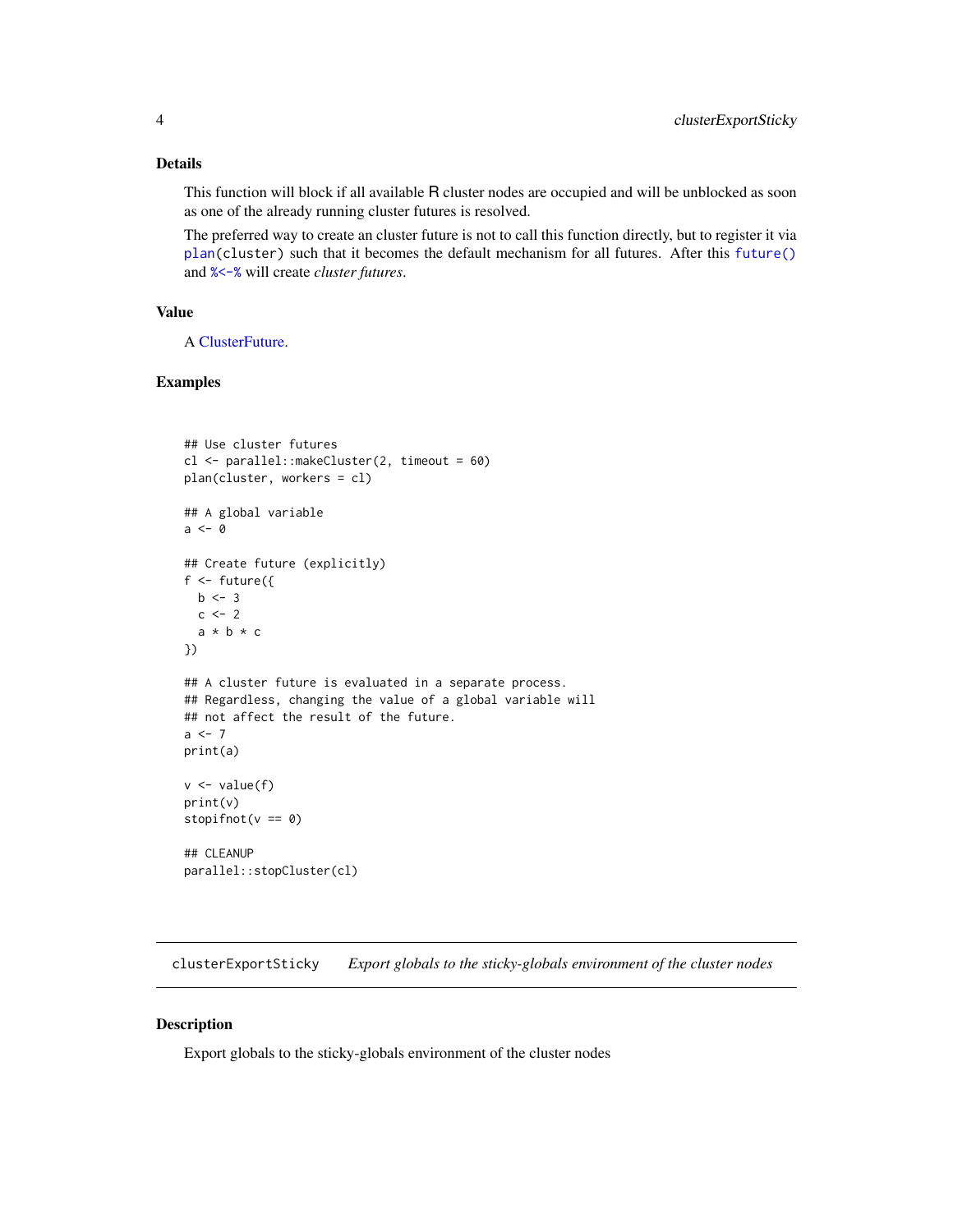#### <span id="page-4-0"></span>future 5

#### Usage

clusterExportSticky(cl, globals)

#### Arguments

| cl      | (cluster) A cluster object as returned by $parallel: makeCluster()$ . |
|---------|-----------------------------------------------------------------------|
| globals | (list) A named list of sticky globals to be exported.                 |

#### Details

This requires that the future package is installed on the cluster nodes.

#### Value

(invisible; cluster) The cluster object.

<span id="page-4-1"></span>future *Create a future*

#### <span id="page-4-2"></span>Description

Creates a future that evaluates an R expression or a future that calls an R function with a set of arguments. How, when, and where these futures are evaluated can be configured using [plan\(\)](#page-16-1) such that it is evaluated in parallel on, for instance, the current machine, on a remote machine, or via a job queue on a compute cluster. Importantly, any R code using futures remains the same regardless on these settings and there is no need to modify the code when switching from, say, sequential to parallel processing.

#### Usage

```
future(
  expr,
  envir = parent.frame(),substitute = TRUE,
  lazy = FALSE,
  seed = FALSE,
 globals = TRUE,
  packages = NULL,
  label = NULL,gc = FALSE,...
\mathcal{L}futureAssign(
  x,
  value,
  envir = parent.frame(),
```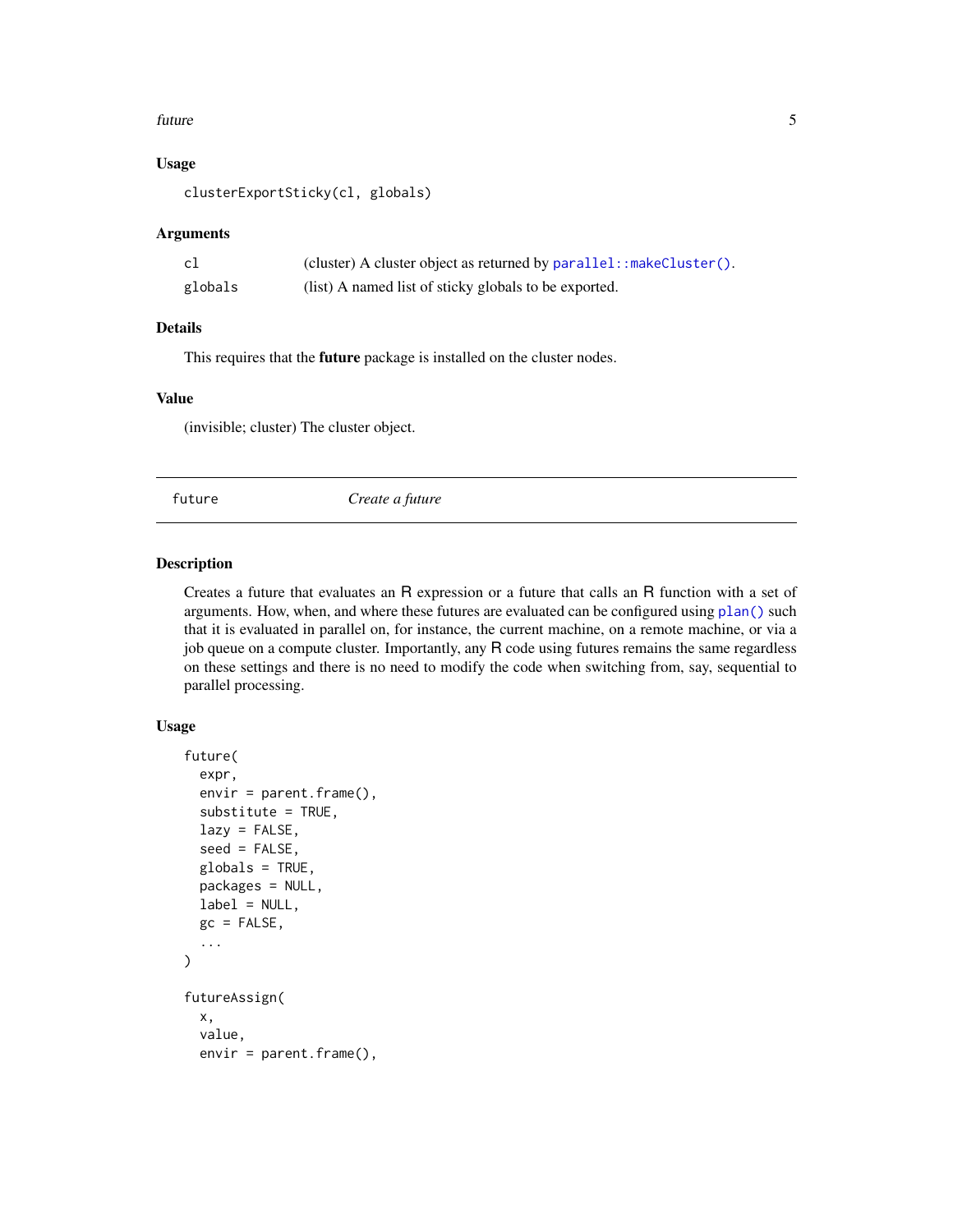**6** future **6 future 6 future 6 future 6 future 6** *future* 

```
substitute = TRUE,
 lazy = FALSE,
 seed = NULL,globals = TRUE,
 ...,
 assign.env = envir
\mathcal{L}x %<-% value
futureCall(
  FUN,
 args = list(),envir = parent.frame(),
 lazy = FALSE,
 seed = NULL,
 globals = TRUE,
 packages = NULL,
 ...
```
 $\mathcal{L}$ 

| expr, value | An R expression.                                                                                                                                                                                                                                                                                                                                                                                                                                                                                                                                                                                                                                                                                                                                                                                                                                                                                                                |
|-------------|---------------------------------------------------------------------------------------------------------------------------------------------------------------------------------------------------------------------------------------------------------------------------------------------------------------------------------------------------------------------------------------------------------------------------------------------------------------------------------------------------------------------------------------------------------------------------------------------------------------------------------------------------------------------------------------------------------------------------------------------------------------------------------------------------------------------------------------------------------------------------------------------------------------------------------|
| envir       | The environment from where global objects should be identified.                                                                                                                                                                                                                                                                                                                                                                                                                                                                                                                                                                                                                                                                                                                                                                                                                                                                 |
| substitute  | If TRUE, argument expr is substitute():ed, otherwise not.                                                                                                                                                                                                                                                                                                                                                                                                                                                                                                                                                                                                                                                                                                                                                                                                                                                                       |
| lazy        | If FALSE (default), the future is resolved eagerly (starting immediately), other-<br>wise not.                                                                                                                                                                                                                                                                                                                                                                                                                                                                                                                                                                                                                                                                                                                                                                                                                                  |
| seed        | (optional) If TRUE, the random seed, that is, the state of the random number<br>generator (RNG) will be set such that statistically sound random numbers are<br>produced (also during parallelization). If FALSE (default), it is assumed that<br>the future expression does neither need nor use random numbers generation. To<br>use a fixed random seed, specify a L'Ecuyer-CMRG seed (seven integer) or a<br>regular RNG seed (a single integer). If the latter, then a L'Ecuyer-CMRG seed<br>will be automatically created based on the given seed. Furthermore, if FALSE,<br>then the future will be monitored to make sure it does not use random numbers.<br>If it does and depending on the value of option future.rng.onMisuse, the<br>check is ignored, an informative warning, or error will be produced. If seed<br>is NULL, then the effect is as with seed = FALSE but without the RNG check<br>being performed. |
| globals     | (optional) a logical, a character vector, or a named list to control how globals<br>are handled. For details, see section 'Globals used by future expressions' in the<br>help for future().                                                                                                                                                                                                                                                                                                                                                                                                                                                                                                                                                                                                                                                                                                                                     |
| packages    | (optional) a character vector specifying packages to be attached in the R envi-<br>ronment evaluating the future.                                                                                                                                                                                                                                                                                                                                                                                                                                                                                                                                                                                                                                                                                                                                                                                                               |
| label       | An optional character string label attached to the future.                                                                                                                                                                                                                                                                                                                                                                                                                                                                                                                                                                                                                                                                                                                                                                                                                                                                      |

<span id="page-5-0"></span>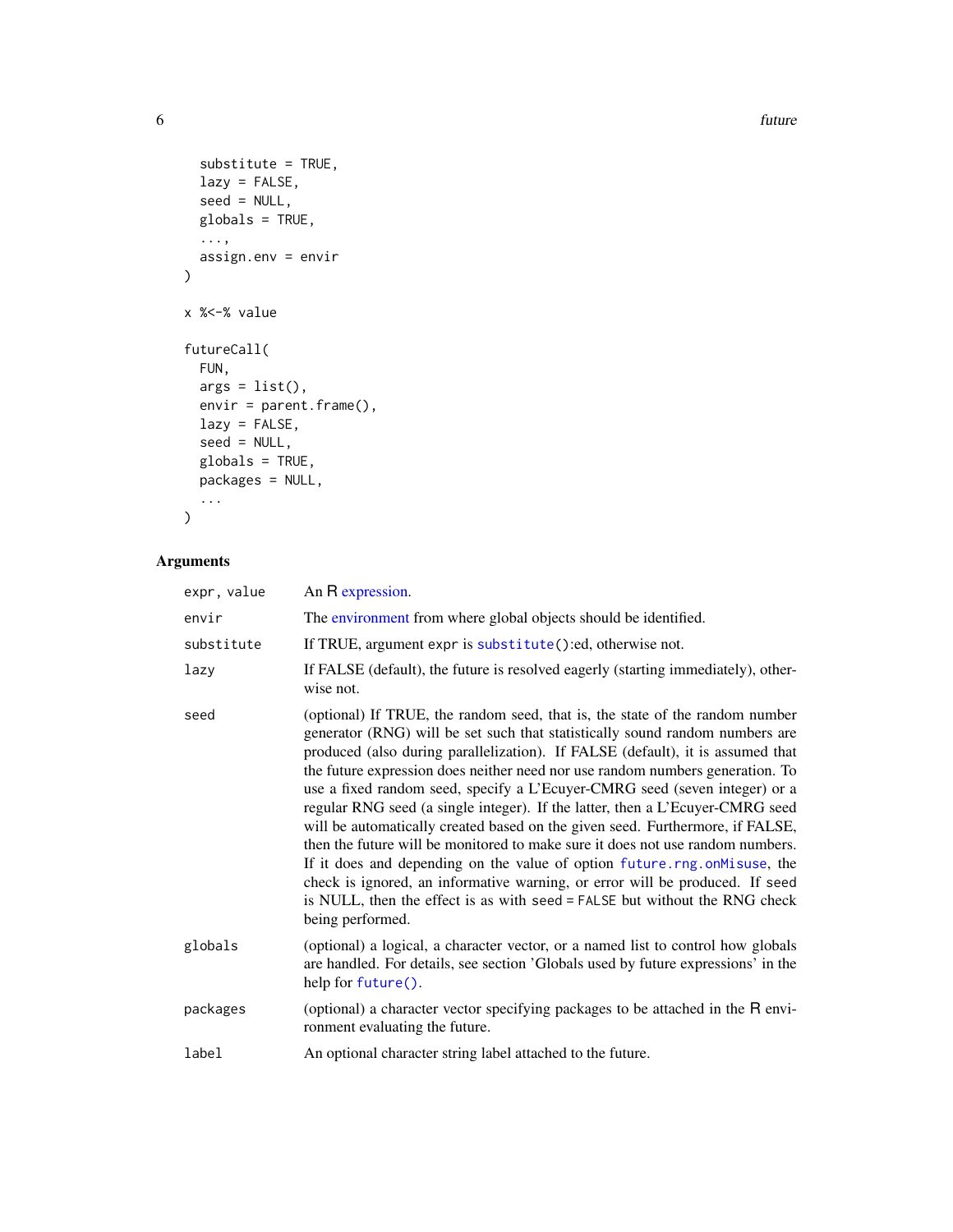#### <span id="page-6-0"></span>future 7

| gc           | If TRUE, the garbage collector run (in the process that evaluated the future) only<br>after the value of the future is collected. Exactly when the values are collected<br>may depend on various factors such as number of free workers and whether<br>earlySignal is TRUE (more frequently) or FALSE (less frequently). Some<br>types of futures ignore this argument. |
|--------------|-------------------------------------------------------------------------------------------------------------------------------------------------------------------------------------------------------------------------------------------------------------------------------------------------------------------------------------------------------------------------|
| .            | Additional arguments passed to Future().                                                                                                                                                                                                                                                                                                                                |
| $\mathsf{x}$ | the name of a future variable, which will hold the value of the future expression<br>(as a promise).                                                                                                                                                                                                                                                                    |
| assign.env   | The environment to which the variable should be assigned.                                                                                                                                                                                                                                                                                                               |
| <b>FUN</b>   | A function to be evaluated.                                                                                                                                                                                                                                                                                                                                             |
| args         | A list of arguments passed to function FUN.                                                                                                                                                                                                                                                                                                                             |

#### Details

The state of a future is either unresolved or resolved. The value of a future can be retrieved using v <[-value\(](#page-26-1)f). Querying the value of a non-resolved future will *block* the call until the future is resolved. It is possible to check whether a future is resolved or not without blocking by using [resolved\(](#page-23-1)f).

For a future created via a future assignment ( $x$  %  $\le$   $\frac{1}{x}$  value or future Assign(" $x$ ", value)), the value is bound to a promise, which when queried will internally call [value\(\)](#page-26-1) on the future and which will then be resolved into a regular variable bound to that value. For example, with future assignment  $x$  % $\lt$ -% value, the first time variable x is queried the call blocks if (and only if) the future is not yet resolved. As soon as it is resolved, and any succeeding queries, querying x will immediately give the value.

The future assignment construct  $x$  % $\lt$ -% value is not a formal assignment per se, but a binary infix operator on objects x and expression value. However, by using non-standard evaluation, this constructs can emulate an assignment operator similar to  $x \le$ -value. Due to  $\overline{R}$ 's precedence rules of operators, future expressions often need to be explicitly bracketed, e.g.  $x \times -\frac{1}{2} a + b$ .

The futureCall() function works analogously to [do.call\(](#page-0-0)), which calls a function with a set of arguments. The difference is that  $do-call()$  returns the value of the call whereas  $futteredall()$ returns a future.

#### Value

f <-future(expr) creates a [Future](#page-0-0) f that evaluates expression expr, the value of the future is retrieved using  $v \le -value(f)$ .

x %<-% value (a future assignment) and futureAssign("x",value) create a [Future](#page-0-0) that evaluates expression expr and binds its value (as a [promise\)](#page-0-0) to a variable x. The value of the future is automatically retrieved when the assigned variable (promise) is queried. The future itself is returned invisibly, e.g.  $f \leq-f$ utureAssign("x", expr) and  $f \leq -(x \ll f \ll x)$ . Alternatively, the future of a future variable x can be retrieved without blocking using  $f \leq$ [-futureOf\(](#page-10-1)x). Both the future and the variable (promise) are assigned to environment assign.env where the name of the future is .future\_<name>.

f <-futureCall(FUN,args) creates a [Future](#page-0-0) f that calls function FUN with arguments args, where the value of the future is retrieved using  $x < -\text{value}(f)$ .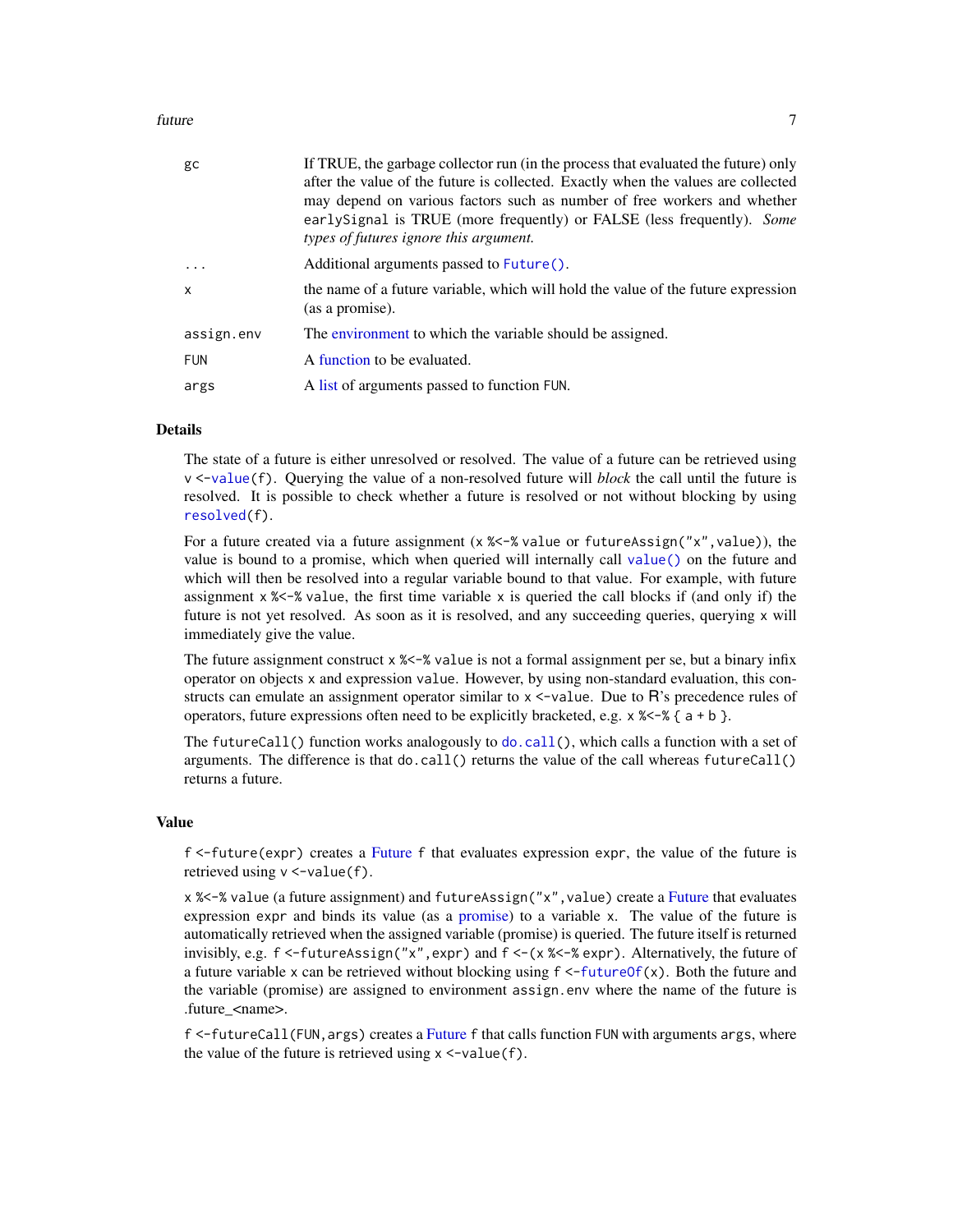#### Eager or lazy evaluation

By default, a future is resolved using *eager* evaluation (lazy = FALSE). This means that the expression starts to be evaluated as soon as the future is created.

As an alternative, the future can be resolved using *lazy* evaluation (lazy = TRUE). This means that the expression will only be evaluated when the value of the future is requested. *Note that this means that the expression may not be evaluated at all - it is guaranteed to be evaluated if the value is requested*.

For future assignments, lazy evaluation can be controlled via the %lazy% operator, e.g.  $\times$   $\ll$  - $\ll$  { expr } %lazy% TRUE.

#### Globals used by future expressions

Global objects (short *globals*) are objects (e.g. variables and functions) that are needed in order for the future expression to be evaluated while not being local objects that are defined by the future expression. For example, in

 $a \le -42$ f <- future({  $b$  <- 2;  $a * b$  })

variable a is a global of future assignment f whereas b is a local variable. In order for the future to be resolved successfully (and correctly), all globals need to be gathered when the future is created such that they are available whenever and wherever the future is resolved.

The default behavior (globals = TRUE), is that globals are automatically identified and gathered. More precisely, globals are identified via code inspection of the future expression expr and their values are retrieved with environment envir as the starting point (basically via get(global,envir = envir,inherits = TRUE)). *In most cases, such automatic collection of globals is sufficient and less tedious and error prone than if they are manually specified*.

However, for full control, it is also possible to explicitly specify exactly which the globals are by providing their names as a character vector. In the above example, we could use

 $a < -42$ f  $\le$  future({ b  $\le$  2; a \* b }, globals = "a")

Yet another alternative is to explicitly specify also their values using a named list as in

 $a \le -42$ f  $\le$  future({ b  $\le$  2; a \* b }, globals = list(a = a)) or f <- future({  $b$  <- 2;  $a * b$  }, globals = list( $a = 42$ ))

Specifying globals explicitly avoids the overhead added from automatically identifying the globals and gathering their values. Furthermore, if we know that the future expression does not make use of any global variables, we can disable the automatic search for globals by using

f <- future({  $a \le 42$ ;  $b \le 2$ ;  $a * b$  }, globals = FALSE)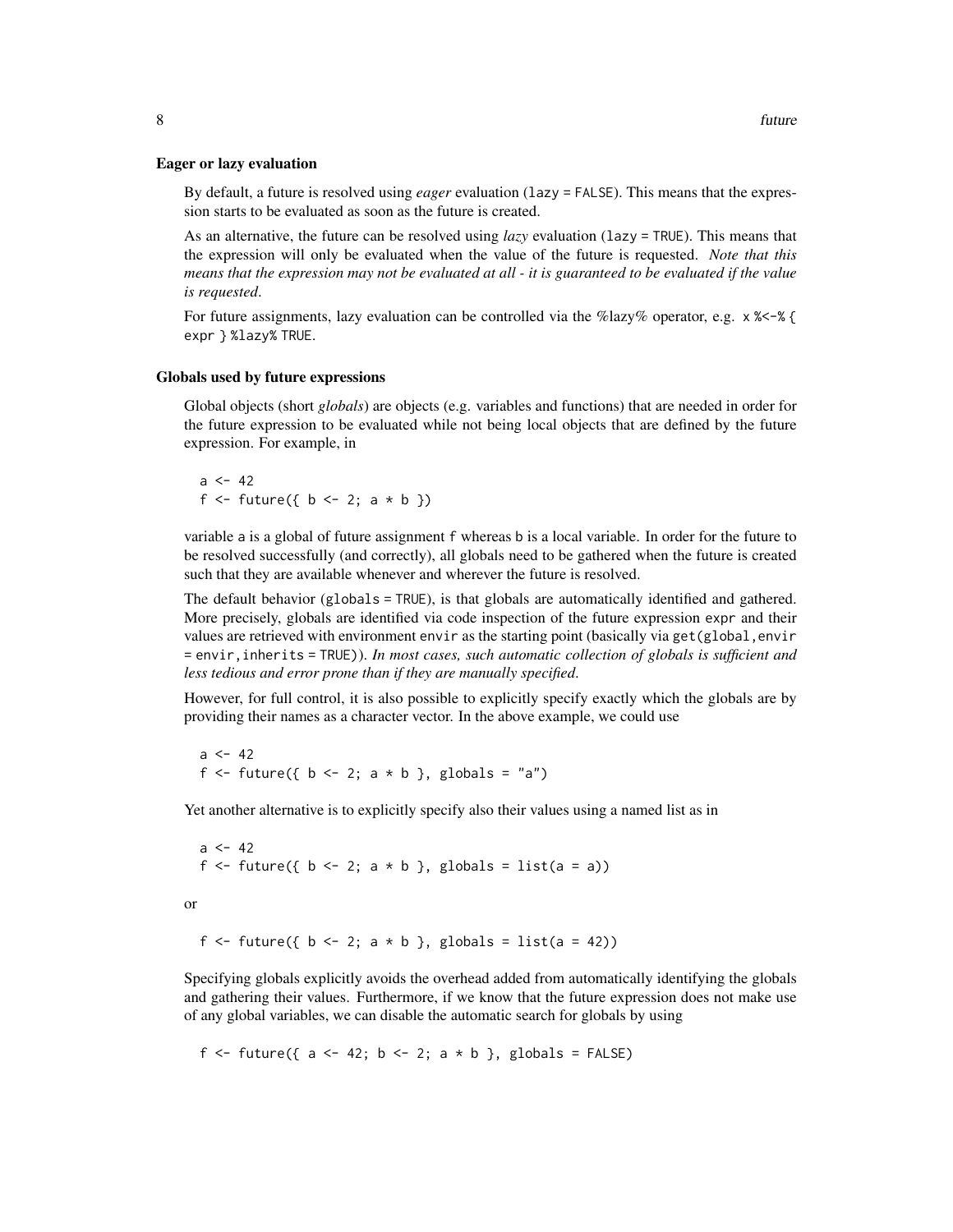<span id="page-8-0"></span>future **9** 

Future expressions often make use of functions from one or more packages. As long as these functions are part of the set of globals, the future package will make sure that those packages are attached when the future is resolved. Because there is no need for such globals to be frozen or exported, the future package will not export them, which reduces the amount of transferred objects. For example, in

 $x < -$  rnorm(1000) f  $\le$  future({ median(x) })

variable x and median() are globals, but only x is exported whereas median(), which is part of the stats package, is not exported. Instead it is made sure that the stats package is on the search path when the future expression is evaluated. Effectively, the above becomes

```
x \le - rnorm(1000)
f \leftarrow future({
  library("stats")
  median(x)
})
```
To manually specify this, one can either do

```
x < - rnorm(1000)
  f \leftarrow future({
    median(x)
  }, globals = list(x = x, median = stats::median)
or
  x < - rnorm(1000)
  f <- future({
    library("stats")
```
Both are effectively the same.

 $},$  globals = list(x = x))

 $median(x)$ 

Although rarely needed, a combination of automatic identification and manual specification of globals is supported via attributes add (to add false negatives) and ignore (to ignore false positives) on value TRUE. For example, with globals = structure(TRUE, ignore = "b", add = "a") any globals automatically identified except b will be used in addition to global a.

When using future assignments, globals can be specified analogously using the [%globals%](#page-28-1) operator, e.g.

```
x < - rnorm(1000)
y % <-% { median(x) } %globals% list(x = x, median = stats::median)
```
#### Author(s)

The future logo was designed by Dan LaBar and tweaked by Henrik Bengtsson.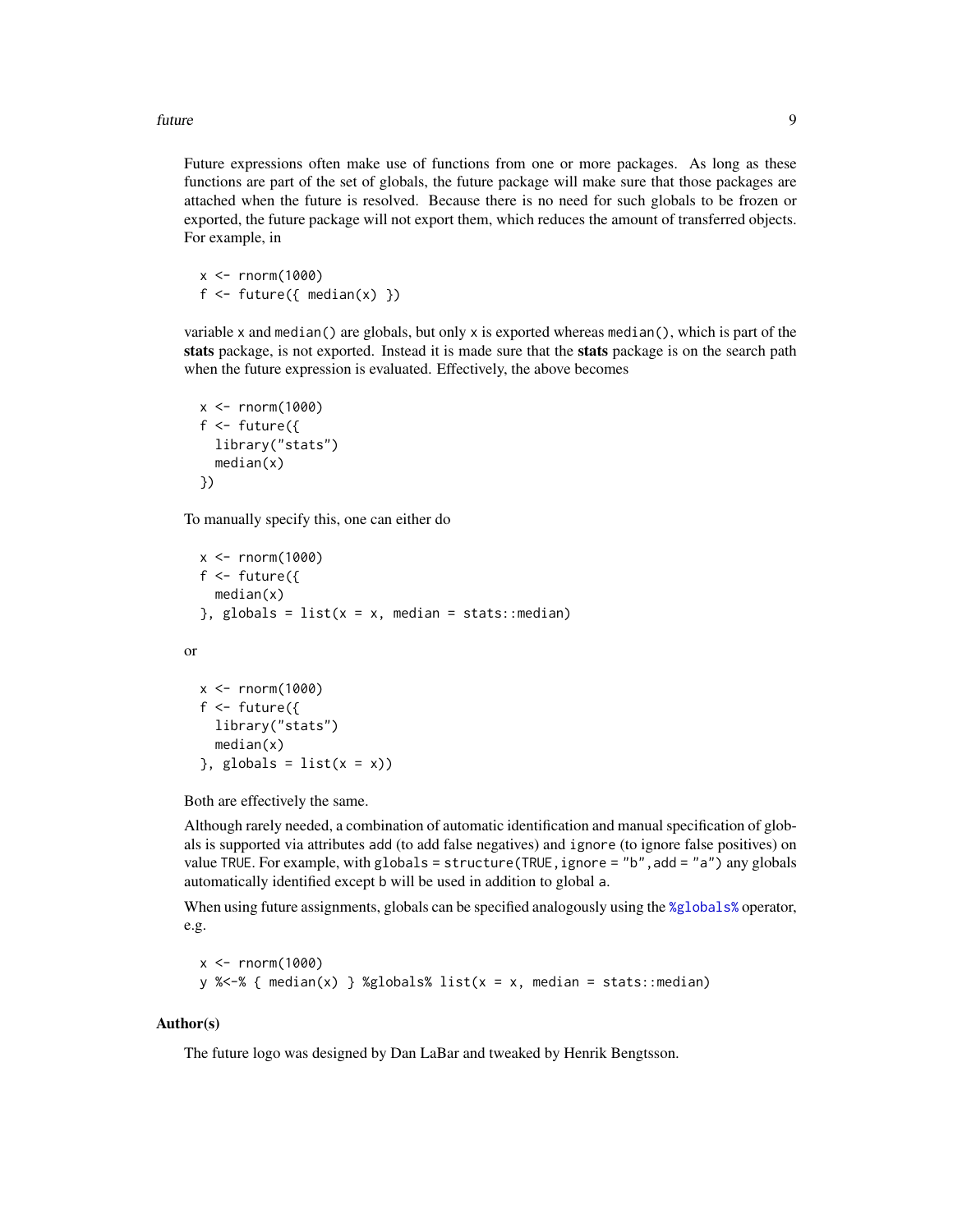#### <span id="page-9-0"></span>See Also

How, when and where futures are resolved is given by the *future strategy*, which can be set by the end user using the [plan\(\)](#page-16-1) function. The future strategy must not be set by the developer, e.g. it must not be called within a package.

#### Examples

```
## Evaluate futures in parallel
plan(multisession)
## Data
x \le rnorm(100)
y \le -2 \times x + 0.2 + \text{rnorm}(100)w \le -1 + x ^ 2
## EXAMPLE: Regular assignments (evaluated sequentially)
fitA <- lm(y \sim x, weights = w) ## with offset
fitB \leftarrow lm(y \sim x - 1, weights = w) ## without offset
fitC <- {
  w \le -1 + abs(x) ## Different weights
 lm(y \sim x, weights = w)}
print(fitA)
print(fitB)
print(fitC)
## EXAMPLE: Future assignments (evaluated in parallel)
fitA % \lt-% lm(y \sim x, weights = w) ## with offset
fitB % <- % lm(y \sim x - 1), weights = w) ## without offset
fitC %<-% {
  w \leftarrow 1 + abs(x)lm(y \sim x, weights = w)}
print(fitA)
print(fitB)
print(fitC)
## EXAMPLE: Explicitly create futures (evaluated in parallel)
## and retrieve their values
fA \leftarrow future( Im(y \sim x, weight s = w))fB \le future( lm(y \sim x - 1, weights = w))
fc \leftarrow future({}w \leftarrow 1 + abs(x)lm(y \sim x, weights = w)})
fitA <- value(fA)
fitB <- value(fB)
fitC \leftarrow value(fC)
print(fitA)
```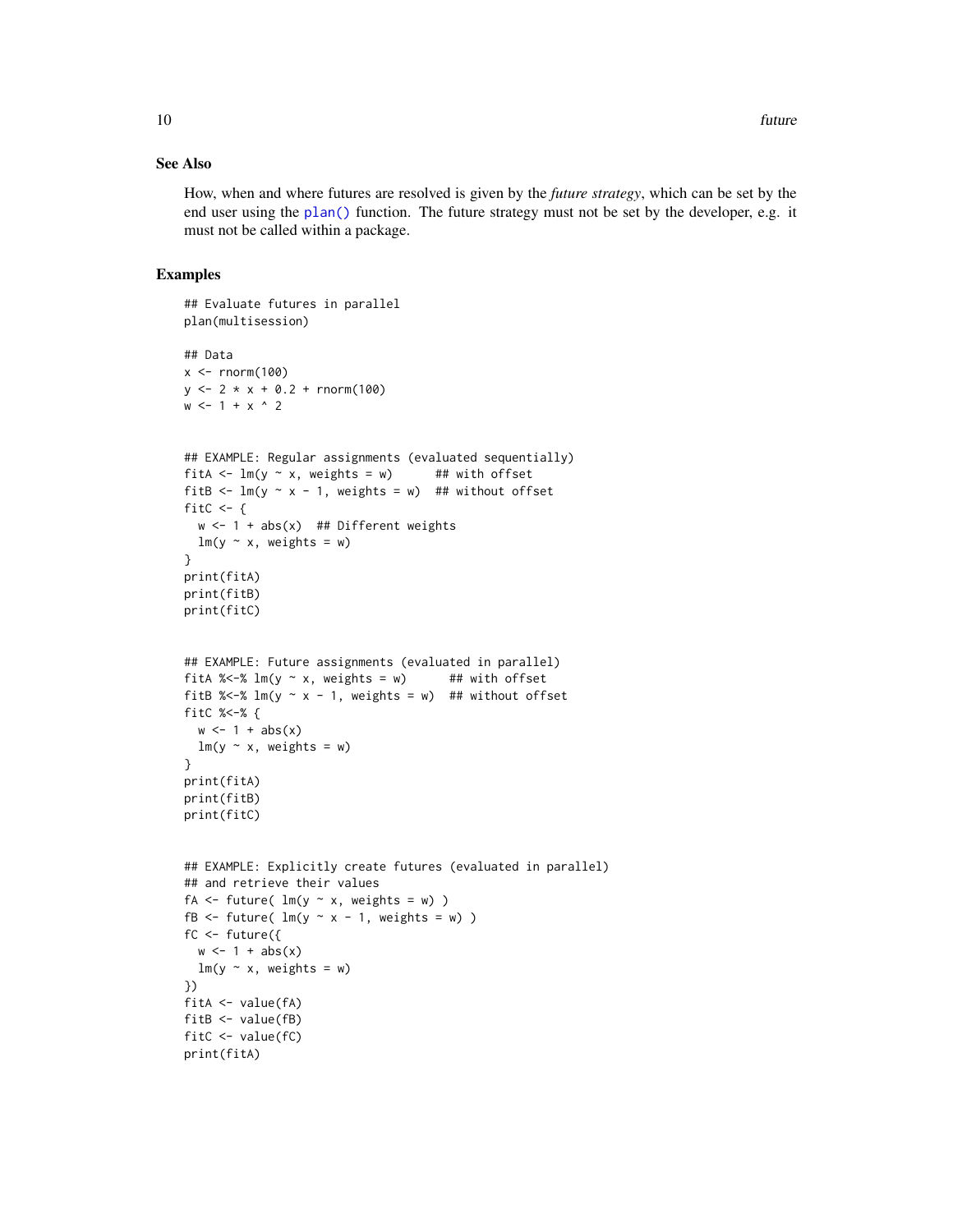#### <span id="page-10-0"></span>futureOf 11

```
print(fitB)
print(fitC)
## EXAMPLE: futureCall() and do.call()
x \le -1:100y0 \leftarrow do.call(sum, args = list(x))print(y0)
f1 <- futureCall(sum, args = list(x))
y1 \leftarrow value(f1)print(y1)
```
#### <span id="page-10-1"></span>futureOf *Get the future of a future variable*

#### Description

Get the future of a future variable that has been created directly or indirectly via [future\(\)](#page-4-1).

#### Usage

```
futureOf(
 var = NULL,envir = parent.frame(),mustExit = TRUE,default = NA,drop = FALSE
\lambda
```
#### Arguments

| var       | the variable. If NULL, all futures in the environment are returned.                                         |
|-----------|-------------------------------------------------------------------------------------------------------------|
| envir     | the environment where to search from.                                                                       |
| mustExist | If TRUE and the variable does not exists, then an informative error is thrown,<br>otherwise NA is returned. |
| default   | the default value if future was not found.                                                                  |
| drop      | if TRUE and var is NULL, then returned list only contains futures, otherwise<br>also default values.        |

#### Value

A [Future](#page-0-0) (or default). If var is NULL, then a named list of Future:s are returned.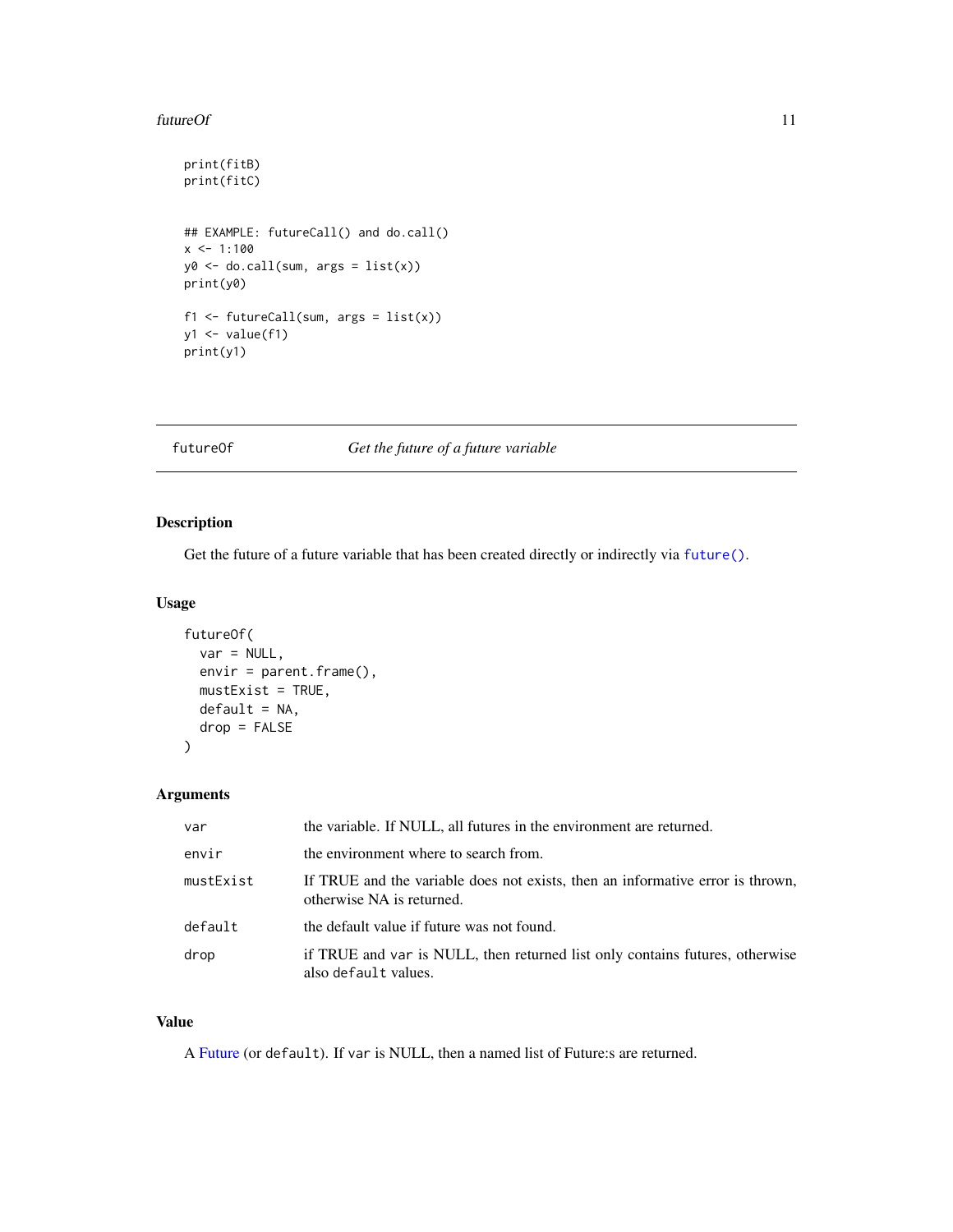12 futures and the state of the state of the state of the state of the state of the state of the state of the state of the state of the state of the state of the state of the state of the state of the state of the state of

#### Examples

```
a %<-% { 1 }
f \leftarrow futureOf(a)
print(f)
b %<-% { 2 }
f <- futureOf(b)
print(f)
## All futures
fs <- futureOf()
print(fs)
## Futures part of environment
env < -newenv()env$c %<-% { 3 }
f <- futureOf(env$c)
print(f)
f2 \leq - futureOf(c, envir = env)
print(f2)
f3 <- futureOf("c", envir = env)
print(f3)
fs <- futureOf(envir = env)
print(fs)
```
futures *Get all futures in a container*

#### Description

Gets all futures in an environment, a list, or a list environment and returns an object of the same class (and dimensions). Non-future elements are returned as is.

#### Usage

futures(x, ...)

|          | An environment, a list, or a list environment. |
|----------|------------------------------------------------|
| $\cdots$ | Not used.                                      |

<span id="page-11-0"></span>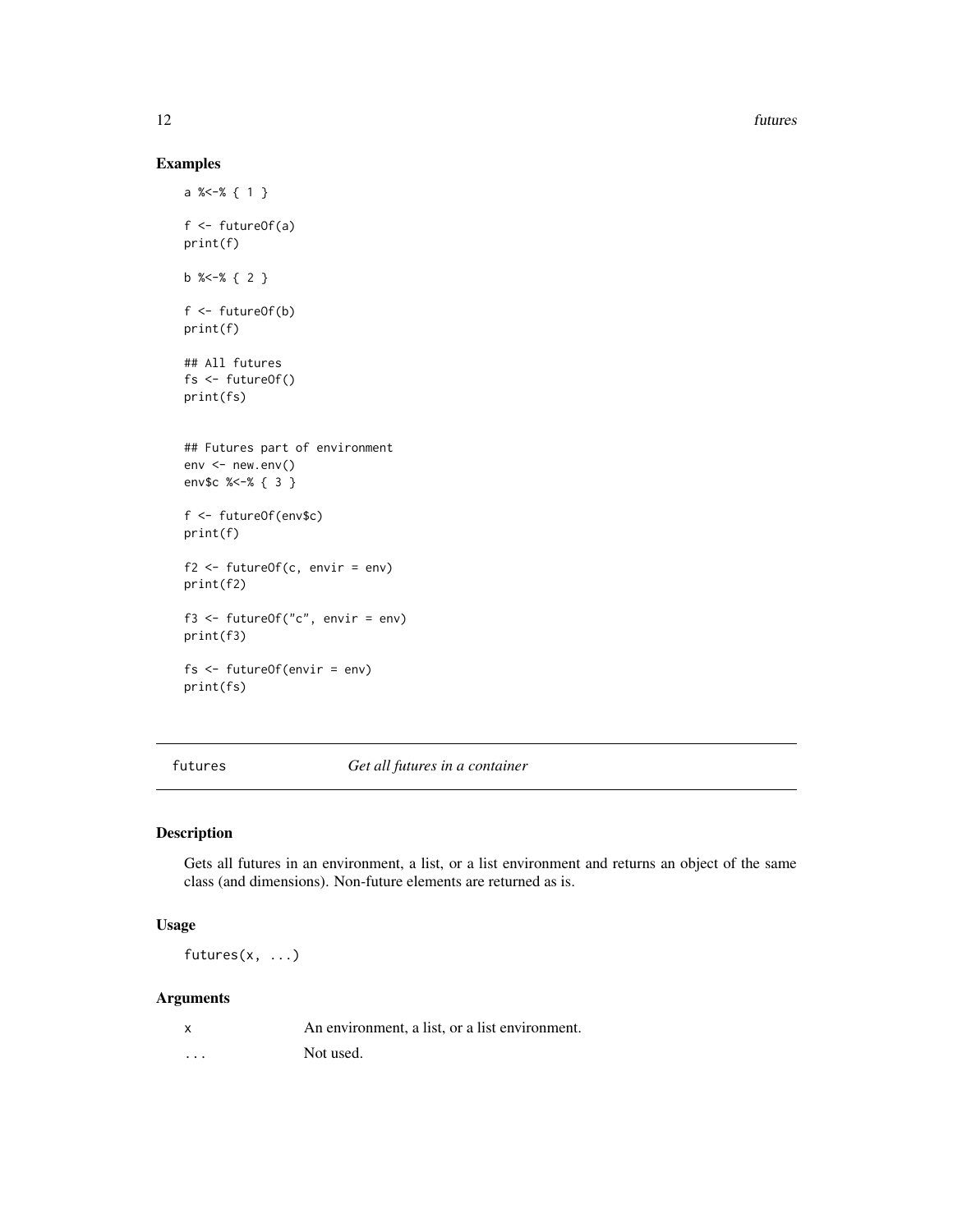#### <span id="page-12-0"></span>multicore de la contradición de la contradición de la contradición de la contradición de la contradición de la contradición de la contradición de la contradición de la contradición de la contradición de la contradición de

#### Details

This function is useful for retrieve futures that were created via future assignments ( $\%$ <- $\%$ ) and therefore stored as promises. This function turns such promises into standard Future objects.

#### Value

An object of same type as x and with the same names and/or dimensions, if set.

<span id="page-12-1"></span>

| multicore | Create a multicore future whose value will be resolved asynchronously |
|-----------|-----------------------------------------------------------------------|
|           | in a forked parallel process                                          |

#### Description

A multicore future is a future that uses multicore evaluation, which means that its *value is computed and resolved in parallel in another process*.

#### Usage

```
multicore(
  ...,
  workers = availableCores(constraints = "multicore"),
  envir = parent.frame()
)
```
#### Arguments

| $\cdots$ | Additional arguments passed to Future().                                                                                                                                                                                                                                                                                      |
|----------|-------------------------------------------------------------------------------------------------------------------------------------------------------------------------------------------------------------------------------------------------------------------------------------------------------------------------------|
| workers  | A positive numeric scalar or a function specifying the maximum number of<br>parallel futures that can be active at the same time before blocking. If a function,<br>it is called without arguments when the future is created and its value is used to<br>configure the workers. The function should return a numeric scalar. |
| envir    | The environment from where global objects should be identified.                                                                                                                                                                                                                                                               |

#### Details

This function will block if all cores are occupied and will be unblocked as soon as one of the already running multicore futures is resolved. For the total number of cores available including the current/main R process, see [availableCores\(\)](#page-19-1).

Not all operating systems support process forking and thereby not multicore futures. For instance, forking is not supported on Microsoft Windows. Moreover, process forking may break some R environments such as RStudio. Because of this, the future package disables process forking also in such cases. See [supportsMulticore\(\)](#page-19-1) for details. Trying to create multicore futures on non-supported systems or when forking is disabled will result in multicore futures falling back to becoming [se](#page-24-1)[quential](#page-24-1) futures.

The preferred way to create an multicore future is not to call this function directly, but to register it via [plan\(](#page-16-1)multicore) such that it becomes the default mechanism for all futures. After this [future\(\)](#page-4-1) and [%<-%](#page-4-2) will create *multicore futures*.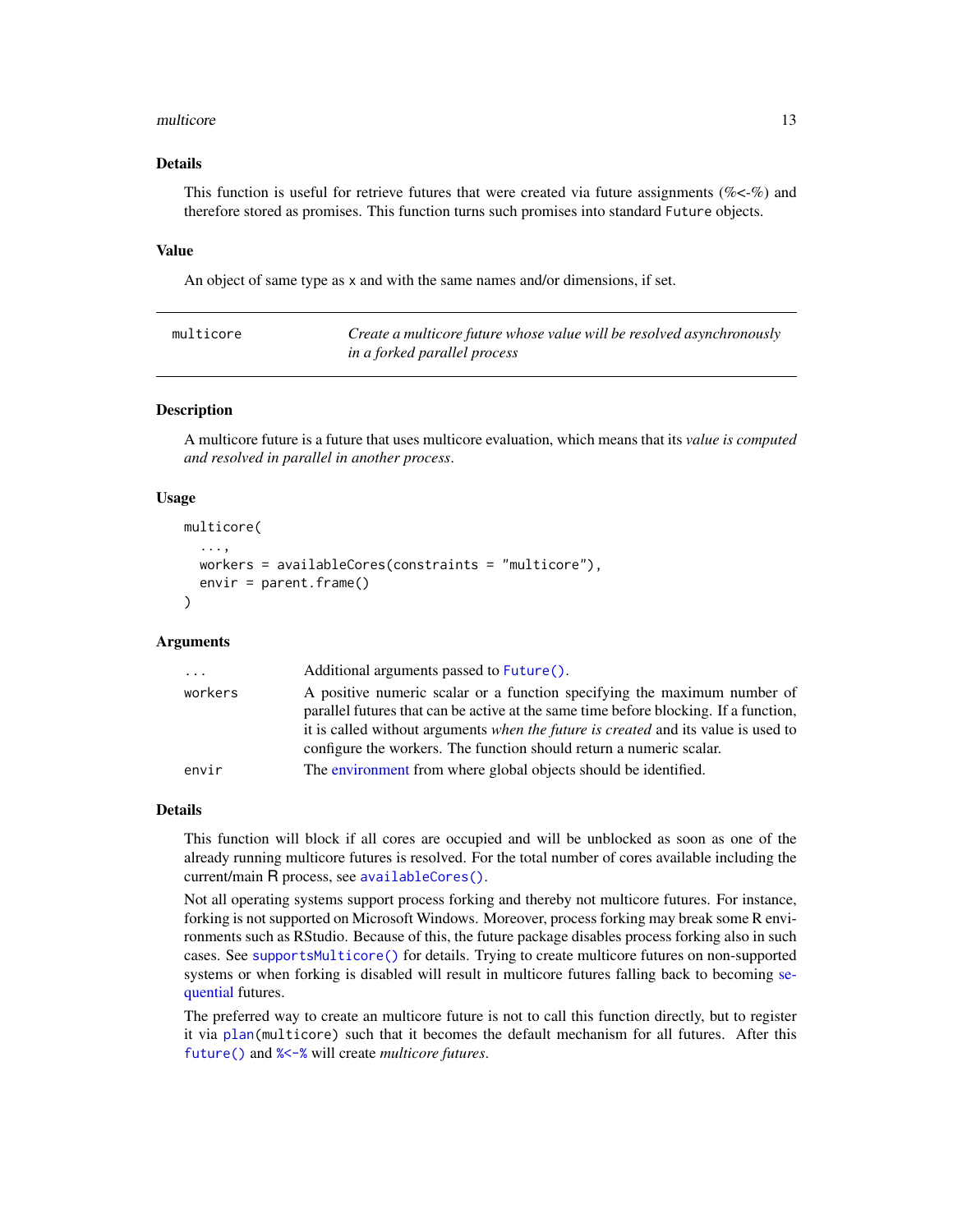#### <span id="page-13-0"></span>Value

A [MulticoreFuture](#page-0-0) If workers == 1, then all processing using done in the current/main R session and we therefore fall back to using an sequential future. This is also the case whenever multicore processing is not supported, e.g. on Windows.

#### See Also

For processing in multiple background R sessions, see [multisession](#page-13-1) futures.

Use [availableCores\(\)](#page-19-1) to see the total number of cores that are available for the current R session. Use [availableCores\(](#page-19-1)"multicore") > 1L to check whether multicore futures are supported or not on the current system.

#### Examples

```
## Use multicore futures
plan(multicore)
## A global variable
a <- 0
## Create future (explicitly)
f \leftarrow future({
  b \le -3c \le -2a * b * c
})
## A multicore future is evaluated in a separate forked
## process. Changing the value of a global variable
## will not affect the result of the future.
a < -7print(a)
v \leftarrow value(f)print(v)
stopifnot(v == 0)
```
<span id="page-13-1"></span>

| multisession                              | Create a multisession future whose value will be resolved asyn- |  |  |  |  |
|-------------------------------------------|-----------------------------------------------------------------|--|--|--|--|
| <i>chronously in a parallel</i> R session |                                                                 |  |  |  |  |

#### Description

A multisession future is a future that uses multisession evaluation, which means that its *value is computed and resolved in parallel in another* R *session*.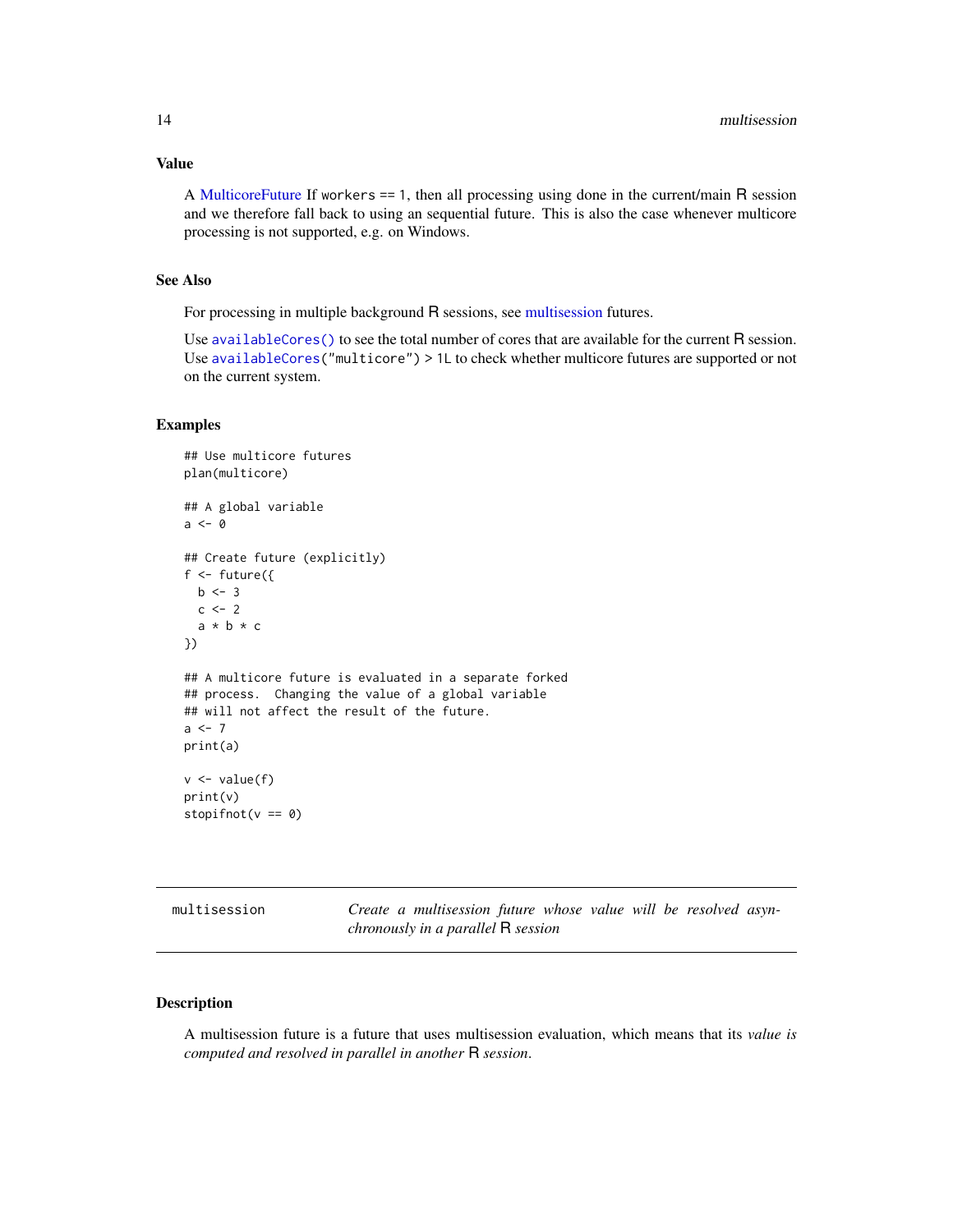#### <span id="page-14-0"></span>multisession and 15

#### Usage

```
multisession(
  ...,
 workers = availableCores(),
 lazy = FALSE,rscript_libs = .libPaths(),
  envir = parent.frame())
```
#### **Arguments**

| $\cdot$      | Additional arguments passed to Future().                                                                                                                                                                                                                                                                                                                                                                                                                                                                                                                                                                   |
|--------------|------------------------------------------------------------------------------------------------------------------------------------------------------------------------------------------------------------------------------------------------------------------------------------------------------------------------------------------------------------------------------------------------------------------------------------------------------------------------------------------------------------------------------------------------------------------------------------------------------------|
| workers      | A positive numeric scalar or a function specifying the maximum number of<br>parallel futures that can be active at the same time before blocking. If a function,<br>it is called without arguments when the future is created and its value is used to<br>configure the workers. The function should return a numeric scalar.                                                                                                                                                                                                                                                                              |
| lazy         | If FALSE (default), the future is resolved eagerly (starting immediately), other-<br>wise not.                                                                                                                                                                                                                                                                                                                                                                                                                                                                                                             |
| rscript_libs | A character vector of R package library folders that the workers should use. The<br>default is .1ibPaths() so that multisession workers inherits the same library<br>path as the main R session. To avoid this, use plan (multisession, , r script libs<br>$=$ NULL). Important: Note that the library path is set on the workers when<br><i>they are created, i.e. when</i> plan(multisession) <i>is called. Any changes to</i><br>.1ibPaths() in the main $R$ session after the workers have been created will<br><i>have no effect</i> . This is passed down as-is to parallelly: : makeClusterPSOCK(). |
| envir        | The environment from where global objects should be identified.                                                                                                                                                                                                                                                                                                                                                                                                                                                                                                                                            |

#### Details

The background R sessions (the "workers") are created using [makeClusterPSOCK\(\)](#page-19-1).

The multisession() function will block if all available R session are occupied and will be unblocked as soon as one of the already running multisession futures is resolved. For the total number of R sessions available including the current/main R process, see [parallelly::availableCores\(\)](#page-0-0).

A multisession future is a special type of cluster future.

The preferred way to create an multisession future is not to call this function directly, but to register it via [plan\(](#page-16-1)multisession) such that it becomes the default mechanism for all futures. After this [future\(\)](#page-4-1) and [%<-%](#page-4-2) will create *multisession futures*.

#### Value

A [MultisessionFuture.](#page-0-0) If workers == 1, then all processing using done in the current/main R session and we therefore fall back to using a lazy future.

#### See Also

For processing in multiple forked R sessions, see [multicore](#page-12-1) futures.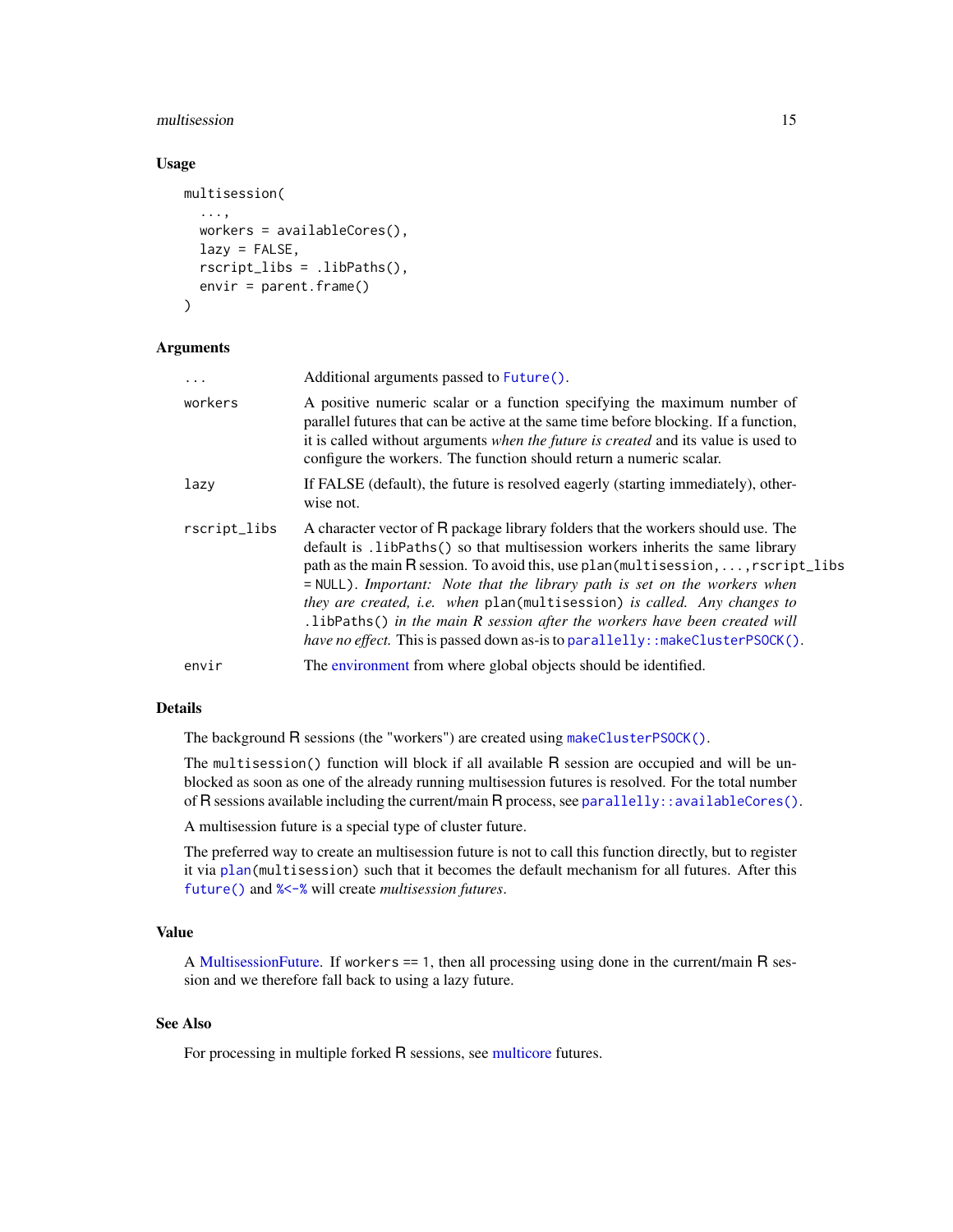Use [parallelly::availableCores\(\)](#page-0-0) to see the total number of cores that are available for the current R session.

#### Examples

```
## Use multisession futures
plan(multisession)
## A global variable
a <- 0
## Create future (explicitly)
f \leftarrow future({
  b \le -3c \leftarrow 2a * b * c})
## A multisession future is evaluated in a separate R session.
## Changing the value of a global variable will not affect
## the result of the future.
a \leftarrow 7print(a)
v \leftarrow value(f)print(v)
stopifnot(v == 0)
## Explicitly close multisession workers by switching plan
plan(sequential)
```
#### nbrOfWorkers *Get the number of workers available*

#### Description

Get the number of workers available

#### Usage

```
nbrOfWorkers(evaluator = NULL)
```
nbrOfFreeWorkers(evaluator = NULL, background = FALSE, ...)

<span id="page-15-0"></span>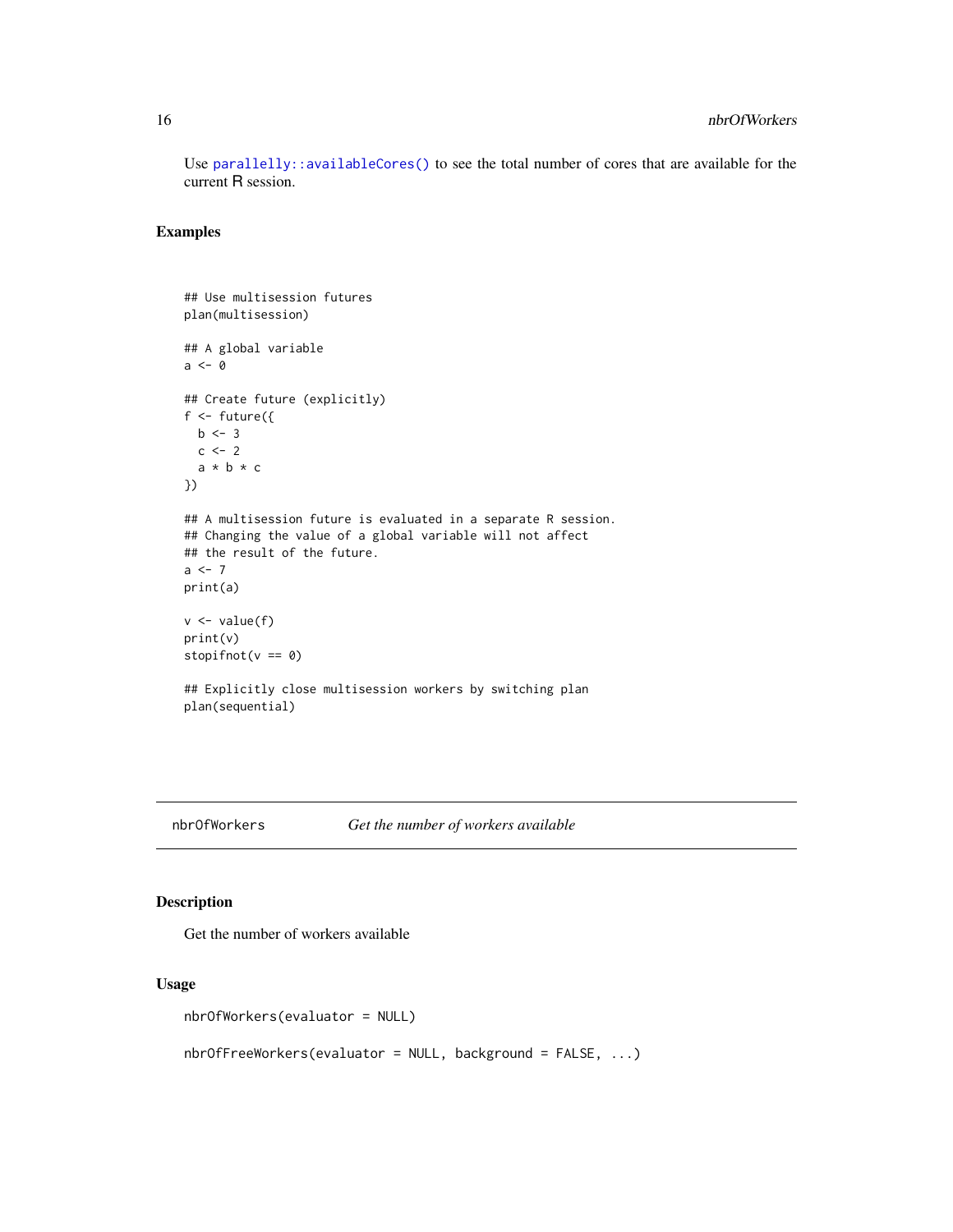<span id="page-16-0"></span>plan the contract of the contract of the contract of the contract of the contract of the contract of the contract of the contract of the contract of the contract of the contract of the contract of the contract of the contr

#### Arguments

| evaluator               | A future evaluator function. If NULL (default), the current evaluator as returned<br>by plan() is used.                                                                                                    |
|-------------------------|------------------------------------------------------------------------------------------------------------------------------------------------------------------------------------------------------------|
| background              | If TRUE, only workers that can process a future in the background are consider-<br>ered. If FALSE, also workers running in the main R process are considered, e.g.<br>when using the 'sequential' backend. |
| $\cdot$ $\cdot$ $\cdot$ | Not used; reserved for future use.                                                                                                                                                                         |

#### Value

nbrOfWorkers() returns a positive number in 1, 2, 3, ..., which for some future backends may also be +Inf.

nbr0fFreeWorkers() returns a non-negative number in  $0, 1, 2, 3, \dots$  which is less than or equal to nbrOfWorkers().

#### Examples

```
plan(multisession)
nbrOfWorkers() ## == availableCores()
```

```
plan(sequential)
nbrOfWorkers() ## == 1
```
<span id="page-16-1"></span>

plan *Plan how to resolve a future*

#### Description

This function allows *the user* to plan the future, more specifically, it specifies how [future\(\)](#page-4-1):s are resolved, e.g. sequentially or in parallel.

#### Usage

```
plan(
  strategy = NULL,
   ...,
  substitute = TRUE,
   .skip = FALSE,
  \text{call} = \text{TRUE},.cleanup = TRUE,
   .init = TRUE\mathcal{E}
```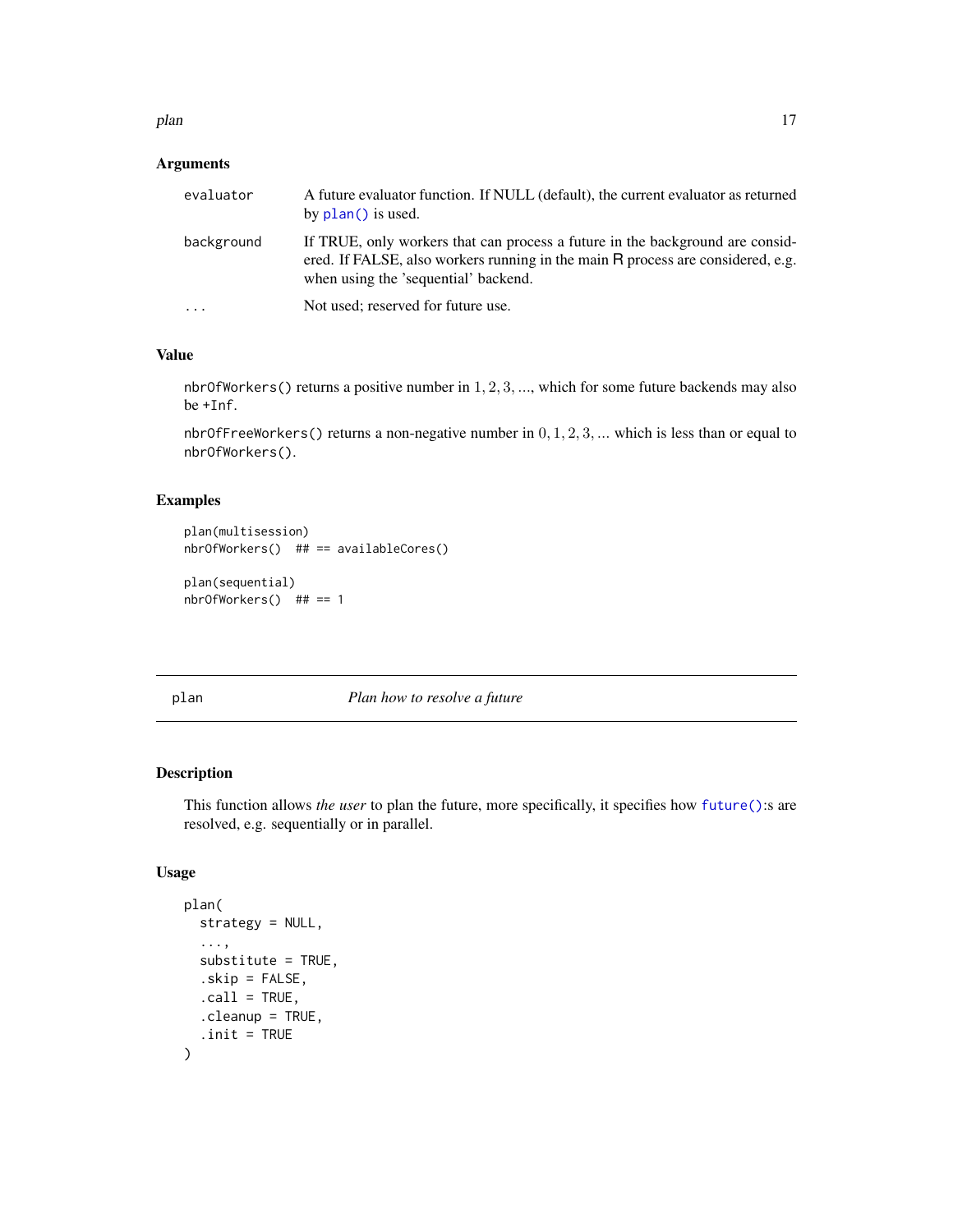#### <span id="page-17-0"></span>Arguments

| strategy   | The evaluation function (or name of it) to use for resolving a future. If NULL,<br>then the current strategy is returned.                                                                                                                                                                                          |
|------------|--------------------------------------------------------------------------------------------------------------------------------------------------------------------------------------------------------------------------------------------------------------------------------------------------------------------|
|            | Additional arguments overriding the default arguments of the evaluation func-<br>tion. Which additional arguments are supported depends on what evaluation<br>function is used, e.g. several support argument workers but not all. For details,<br>see the individual functions of which some are linked to below. |
| substitute | If TRUE, the strategy expression is substitute():d, otherwise not.                                                                                                                                                                                                                                                 |
| .skip      | (internal) If TRUE, then attempts to set a strategy that is the same as what is<br>currently in use, will skipped.                                                                                                                                                                                                 |
| .call      | (internal) Used for recording the call to this function.                                                                                                                                                                                                                                                           |
| .cleanup   | (internal) Used to stop implicitly started clusters.                                                                                                                                                                                                                                                               |
| .init      | (internal) Used to initiate workers.                                                                                                                                                                                                                                                                               |

#### Details

The default strategy is [sequential](#page-24-1), but the default can be configured by option 'future.plan' and, if that is not set, system environment variable R\_FUTURE\_PLAN. To reset the strategy back to the default, use plan("default").

#### Value

If a new strategy is chosen, then the previous one is returned (invisible), otherwise the current one is returned (visibly).

#### Implemented evaluation strategies

- [sequential](#page-24-1): Resolves futures sequentially in the current R process.
- [transparent](#page-24-2): Resolves futures sequentially in the current R process and assignments will be done to the calling environment. Early stopping is enabled by default.
- [multisession](#page-13-1): Resolves futures asynchronously (in parallel) in separate R sessions running in the background on the same machine.
- [multicore](#page-12-1): Resolves futures asynchronously (in parallel) in separate *forked* R processes running in the background on the same machine. Not supported on Windows.
- [multiprocess](#page-0-0):(DEPRECATED) If multicore evaluation is supported, that will be used, otherwise multisession evaluation will be used.
- [cluster](#page-2-1): Resolves futures asynchronously (in parallel) in separate R sessions running typically on one or more machines.
- [remote](#page-20-1): Resolves futures asynchronously in a separate R session running on a separate machine, typically on a different network.

Other package may provide additional evaluation strategies. Notably, the **future.batchtools** package implements a type of futures that will be resolved via job schedulers that are typically available on high-performance compute (HPC) clusters, e.g. LSF, Slurm, TORQUE/PBS, Sun Grid Engine, and OpenLava.

To "close" any background workers (e.g. multisession), change the plan to something different; plan(sequential) is recommended for this.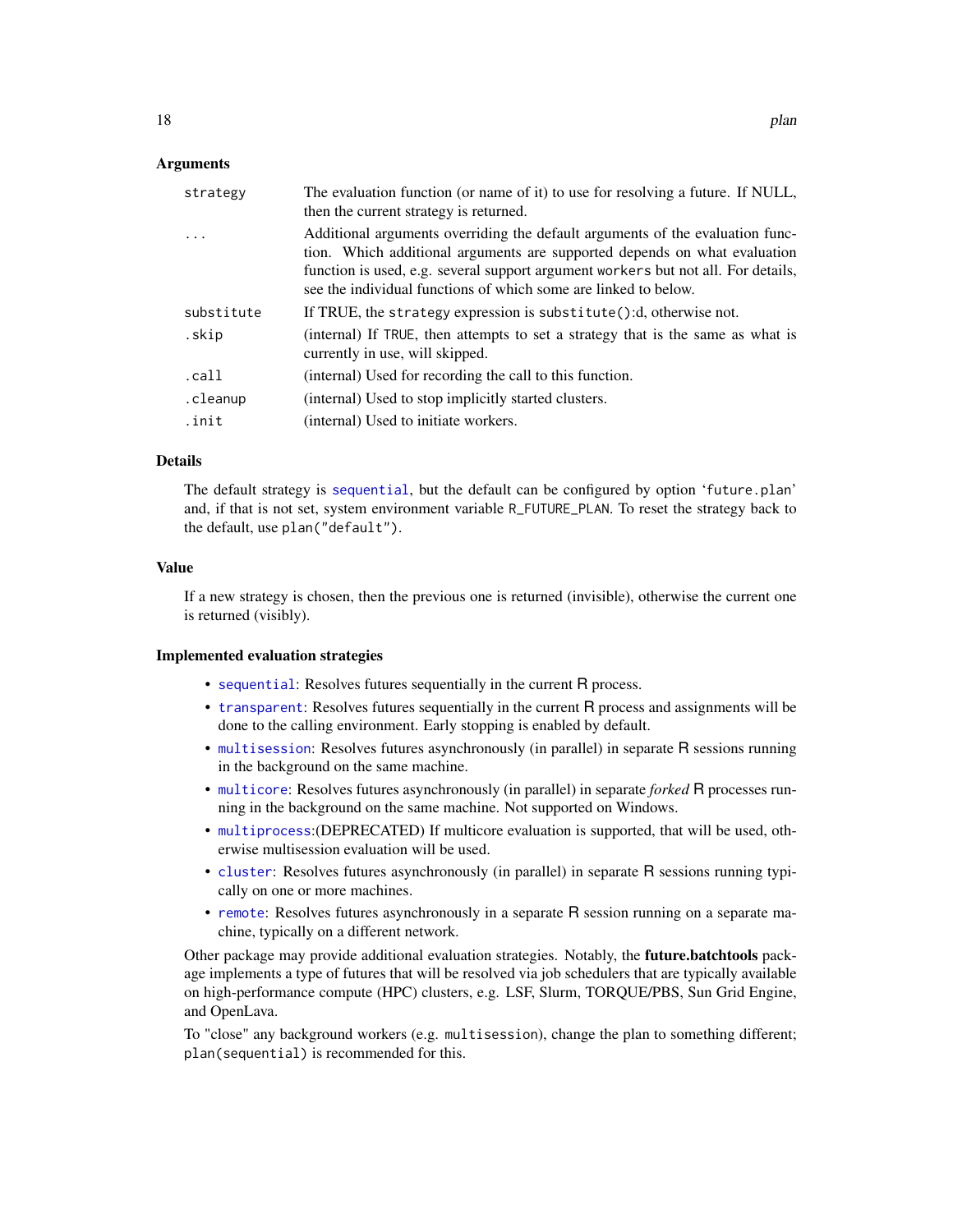#### For package developers

Please refrain from modifying the future strategy inside your packages / functions, i.e. do not call plan() in your code. Instead, leave the control on what backend to use to the end user. This idea is part of the core philosophy of the future framework - as a developer you can never know what future backends the user have access to. Moreover, by not making any assumptions about what backends are available, your code will also work automatically with any new backends developed after you wrote your code.

If you think it is necessary to modify the future strategy within a function, then make sure to undo the changes when exiting the function. This can be done using:

```
oplan <- plan(new_set_of_strategies)
on.exit(plan(oplan), add = TRUE)
[...]
```
This is important because the end-user might have already set the future strategy elsewhere for other purposes and will most likely not known that calling your function will break their setup. *Remember, your package and its functions might be used in a greater context where multiple packages and functions are involved and those might also rely on the future framework, so it is important to avoid stepping on others' toes.*

#### Using plan() in scripts and vignettes

When writing scripts or vignettes that uses futures, try to place any call to plan() as far up (as early on) in the code as possible. This will help users to quickly identify where the future plan is set up and allow them to modify it to their computational resources. Even better is to leave it to the user to set the plan() prior to source():ing the script or running the vignette. If a '[.future.R](#page-0-0)' exists in the current directory and / or in the user's home directory, it is sourced when the **future** package is *loaded*. Because of this, the '.future.R' file provides a convenient place for users to set the plan(). This behavior can be controlled via an R option - see [future options](#page-0-0) for more details.

#### Examples

```
a \leftarrow b \leftarrow c \leftarrow \text{NA\_real\_}# An sequential future
plan(sequential)
f \leftarrow future({
  a \le -7b \le -3c \le -2a * b * c})
y \leftarrow value(f)print(y)
str(list(a = a, b = b, c = c)) # # All NAS
```
# A sequential future with lazy evaluation plan(sequential)

<span id="page-18-0"></span>plan the contract of the contract of the contract of the contract of the contract of the contract of the contract of the contract of the contract of the contract of the contract of the contract of the contract of the contr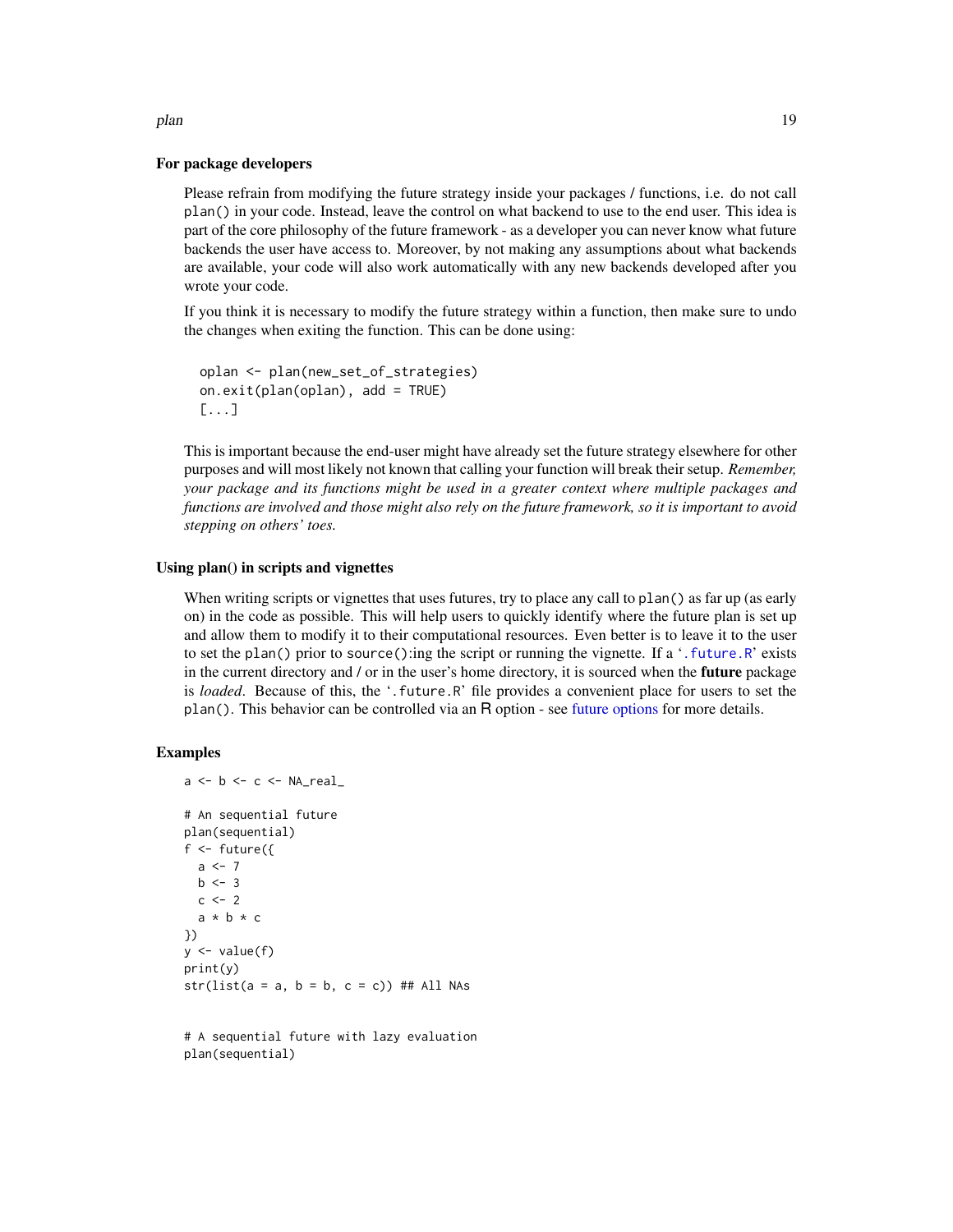```
f \leftarrow future({
  a \leftarrow 7b \le -3c \le -2a * b * c}, lazy = TRUE)
y \leftarrow value(f)
print(y)
str(list(a = a, b = b, c = c)) ## All NAs
# A multicore future (specified as a string)
plan("multicore")
f \leftarrow future({
  a \leftarrow 7b \le -3c \le -2a * b * c})
y \leftarrow value(f)
print(y)
str(list(a = a, b = b, c = c)) ## All NAs
## Multisession futures gives an error on R CMD check on
## Windows (but not Linux or macOS) for unknown reasons.
## The same code works in package tests.
# A multisession future (specified via a string variable)
plan("future::multisession")
f <- future({
  a \leftarrow 7b \le -3c \le -2a * b * c
})
y <- value(f)
print(y)
str(list(a = a, b = b, c = c)) ## All NAs
## Explicitly close multisession workers by switching plan
plan(sequential)
```
<span id="page-19-1"></span>

re-exports *Functions Moved to 'parallelly'*

<span id="page-19-0"></span>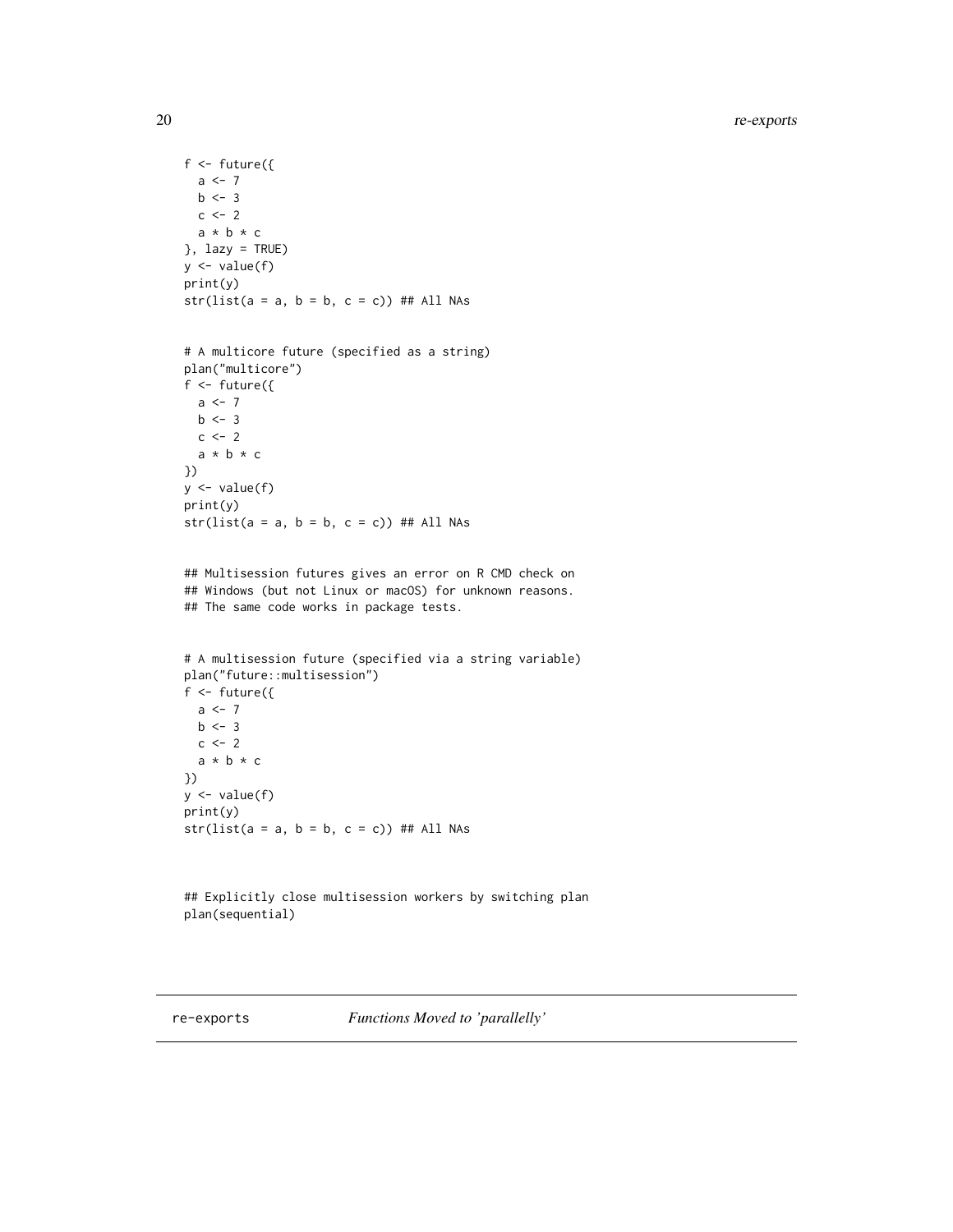#### <span id="page-20-0"></span>remote 21

#### Description

The following function used to be part of **future** but has since been migrated to **parallelly**. The migration started with future 1.20.0 (November 2020). They were moved because they are also useful outside of the **future** framework.

#### Details

- [parallelly::as.cluster\(\)](#page-0-0)
- [parallelly::autoStopCluster\(\)](#page-0-0)
- [parallelly::availableCores\(\)](#page-0-0)
- [parallelly::availableWorkers\(\)](#page-0-0)
- [parallelly::makeClusterMPI\(\)](#page-0-0)
- [parallelly::makeClusterPSOCK\(\)](#page-0-0)
- [parallelly::makeNodePSOCK\(\)](#page-0-0)
- [parallelly::supportsMulticore\(\)](#page-0-0)

For backward-compatible reasons, these functions remain available as exact copies also from this package (as re-exports). For example,

cl <- parallelly::makeClusterPSOCK(2)

can still be accessed as:

cl <- future::makeClusterPSOCK(2)

<span id="page-20-1"></span>remote *Create a remote future whose value will be resolved asynchronously in a remote process*

#### Description

A remote future is a future that uses remote cluster evaluation, which means that its *value is computed and resolved remotely in another process*.

#### Usage

```
remote(
  ...,
  workers = NULL,
  revtunnel = TRUE,myip = NULL,
 persistent = TRUE,
  envir = parent.frame()
)
```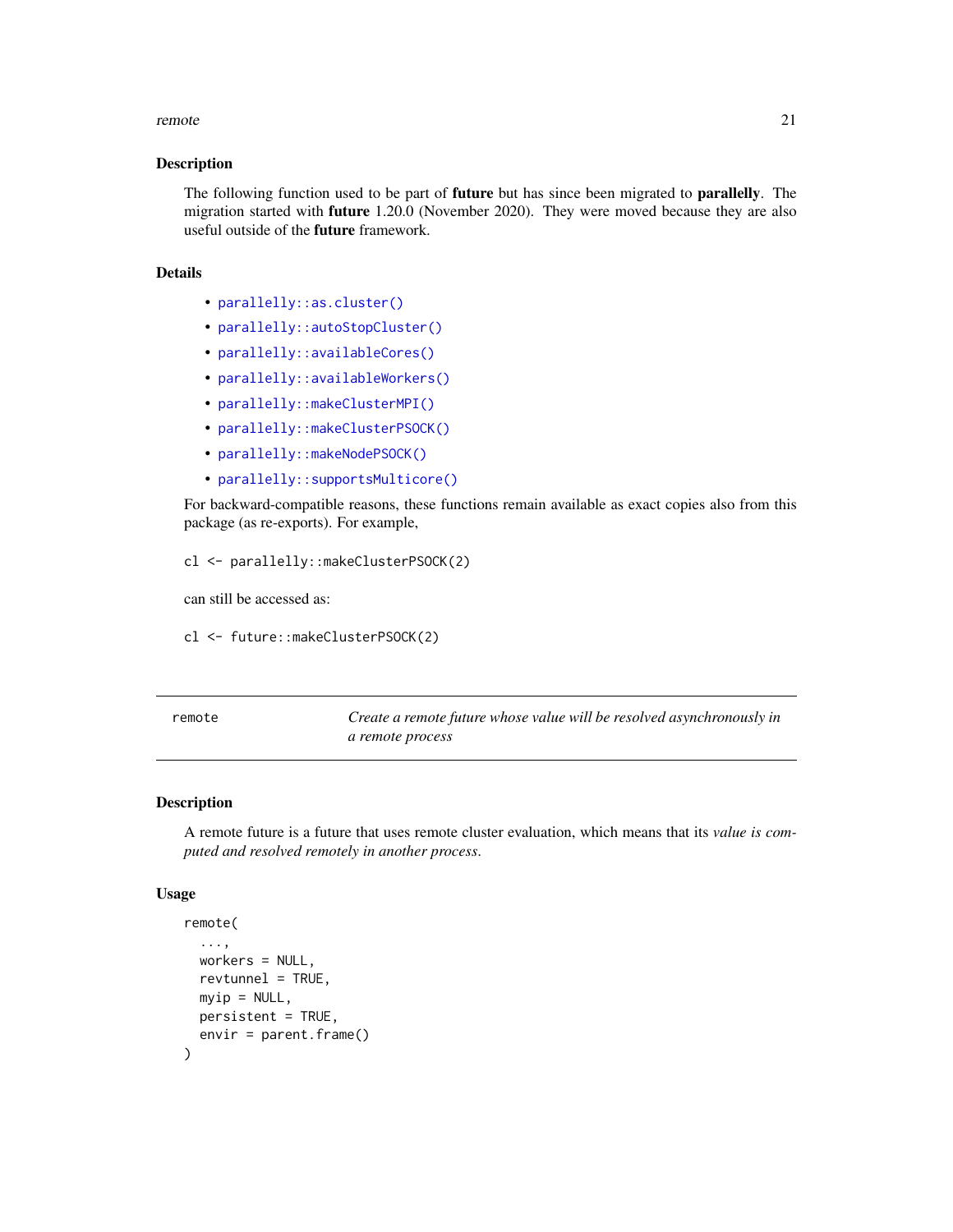#### <span id="page-21-0"></span>**Arguments**

| .          | Additional named elements passed to Future().                                                                                                                                                                                                                                                                                                                                                   |
|------------|-------------------------------------------------------------------------------------------------------------------------------------------------------------------------------------------------------------------------------------------------------------------------------------------------------------------------------------------------------------------------------------------------|
| workers    | A cluster object, a character vector of host names, a positive numeric scalar, or<br>a function. If a character vector or a numeric scalar, a cluster object is created<br>using makeClusterPSOCK(workers). If a function, it is called without argu-<br>ments when the future is created and its value is used to configure the workers.<br>The function should return any of the above types. |
| revtunnel  | If TRUE, reverse SSH tunneling is used for the PSOCK cluster nodes to connect<br>back to the master R process. This avoids the hassle of firewalls, port forwarding<br>and having to know the internal / public IP address of the master R session.                                                                                                                                             |
| myip       | The external IP address of this machine. If NULL, then it is inferred using an<br>online service (default).                                                                                                                                                                                                                                                                                     |
| persistent | If FALSE, the evaluation environment is cleared from objects prior to the eval-<br>uation of the future.                                                                                                                                                                                                                                                                                        |
| envir      | The environment from where global objects should be identified.                                                                                                                                                                                                                                                                                                                                 |

#### Value

A [ClusterFuture.](#page-0-0)

#### 'remote' versus 'cluster'

The remote plan is a very similar to the [cluster](#page-2-1) plan, but provides more convenient default argument values when connecting to remote machines. Specifically, remote uses persistent = TRUE by default, and it sets homogeneous, revtunnel, and myip "wisely" depending on the value of workers. See below for example on how remote and cluster are related.

#### Examples

```
## Not run: \donttest{
## Use a remote machine
plan(remote, workers = "remote.server.org")
## Evaluate expression remotely
host %<-% { Sys.info()[["nodename"]] }
host
[1] "remote.server.org"
## The following setups are equivalent:
plan(remote, workers = "localhost")
plan(cluster, workers = "localhost", persistent = TRUE)
plan(cluster, workers = 1, persistent = TRUE)
plan(multisession, workers = 1, persistent = TRUE)
## The following setups are equivalent:
```

```
plan(remote, workers = "remote.server.org")
plan(cluster, workers = "remote.server.org", persistent = TRUE, homogeneous = FALSE)
```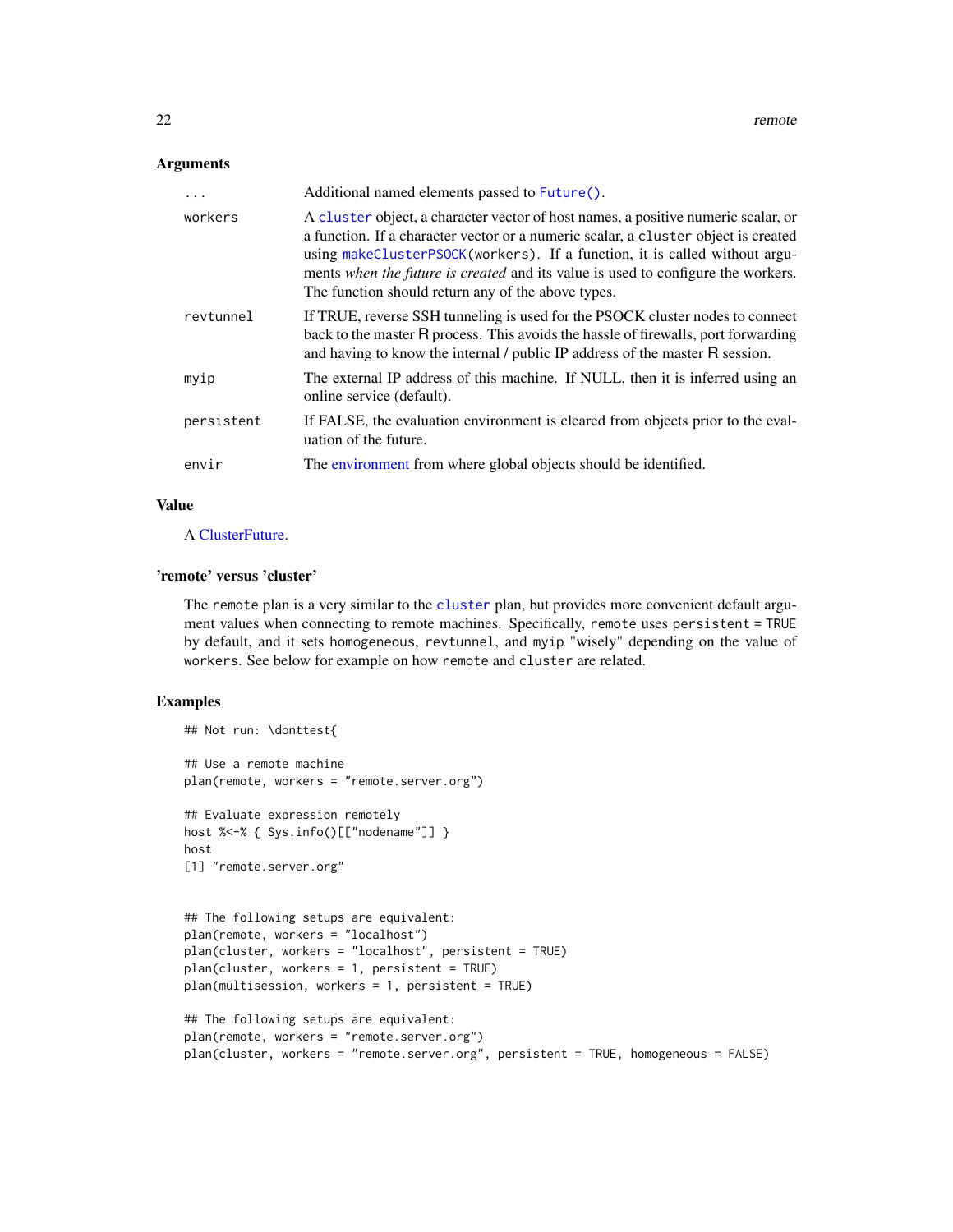#### <span id="page-22-0"></span>resolve 23

```
## The following setups are equivalent:
cl <- makeClusterPSOCK("remote.server.org")
plan(remote, workers = cl)
plan(cluster, workers = cl, persistent = TRUE)
}
## End(Not run)
```
resolve *Resolve one or more futures synchronously*

#### Description

This function provides an efficient mechanism for waiting for multiple futures in a container (e.g. list or environment) to be resolved while in the meanwhile retrieving values of already resolved futures.

#### Usage

```
resolve(
  x,
 idxs = NULL,recursive = 0,
  result = FALSE,
  stdout = FALSE,
  signal = FALSE,force = FALSE,
  sleep = 1,
 value = result,
  ...
)
```

| X         | A Future to be resolved, or a list, an environment, or a list environment of futures<br>to be resolved.                                                               |
|-----------|-----------------------------------------------------------------------------------------------------------------------------------------------------------------------|
| idxs      | (optional) integer or logical index specifying the subset of elements to check.                                                                                       |
| recursive | A non-negative number specifying how deep of a recursion should be done. If<br>TRUE, an infinite recursion is used. If FALSE or zero, no recursion is per-<br>formed. |
| result    | (internal) If TRUE, the results are retrieved, otherwise not.                                                                                                         |
| stdout    | (internal) If TRUE, captured standard output is relayed, otherwise note.                                                                                              |
| signal    | (internal) If TRUE, captured conditions are relayed, otherwise not.                                                                                                   |
| force     | (internal) If TRUE, captured standard output and captured conditions already<br>relayed is relayed again, otherwise not.                                              |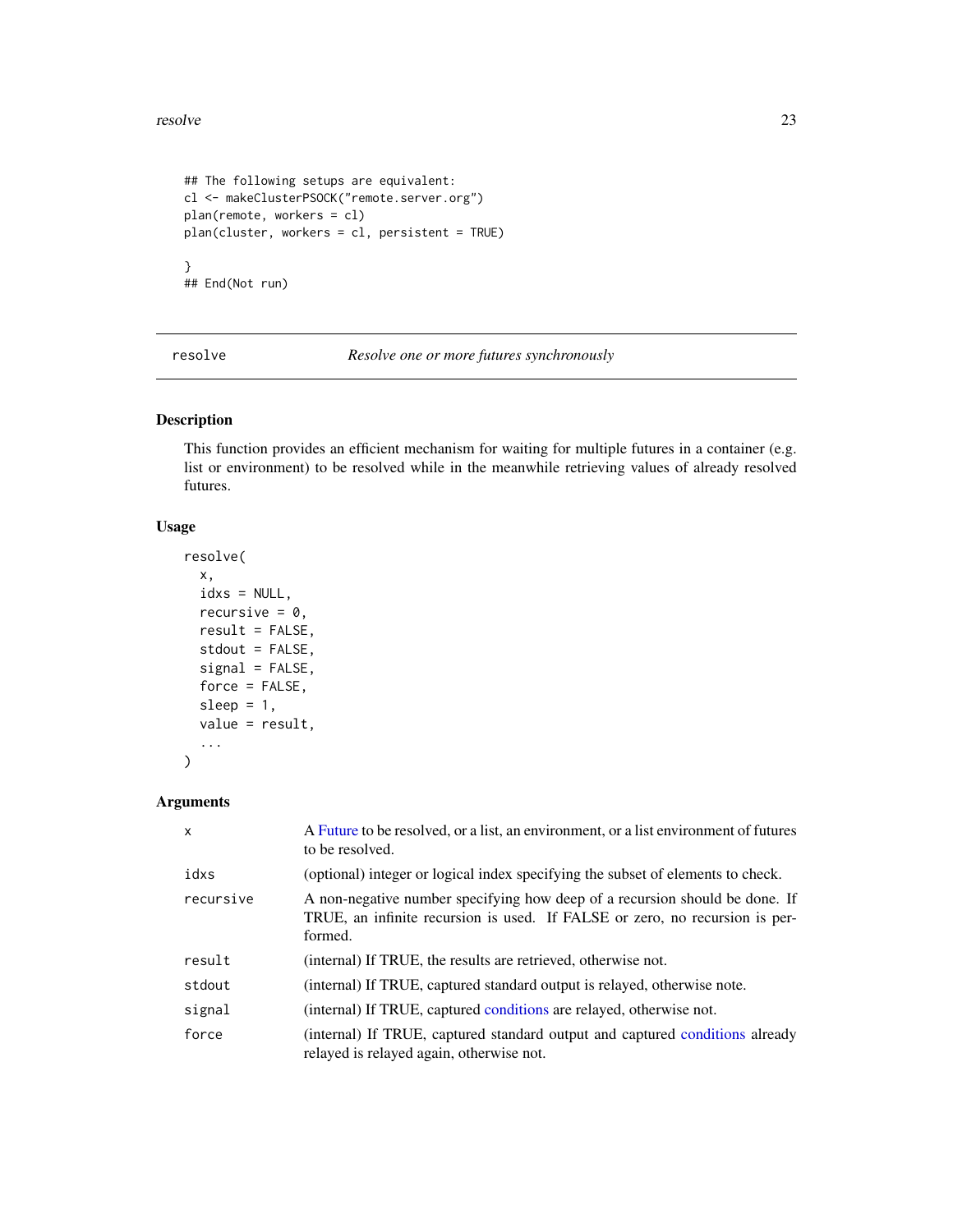<span id="page-23-0"></span>24 resolved

#### Details

This function is resolves synchronously, i.e. it blocks until x and any containing futures are resolved.

#### Value

Returns x (regardless of subsetting or not). If signal is TRUE and one of the futures produces an error, then that error is produced.

#### See Also

To resolve a future *variable*, first retrieve its [Future](#page-0-0) object using [futureOf\(\)](#page-10-1), e.g. resolve(futureOf(x)).

<span id="page-23-1"></span>resolved *Check whether a future is resolved or not*

#### **Description**

Check whether a future is resolved or not

#### Usage

```
resolved(x, ...)
```
#### Arguments

|   | A Future, a list, or an environment (which also includes list environment. |
|---|----------------------------------------------------------------------------|
| . | Not used.                                                                  |

#### Details

This method needs to be implemented by the class that implement the Future API. The implementation should return either TRUE or FALSE and must never throw an error (except for [FutureError:](#page-0-0)s which indicate significant, often unrecoverable infrastructure problems). It should also be possible to use the method for polling the future until it is resolved (without having to wait infinitely long), e.g. while (!resolved(future)) Sys.sleep(5).

#### Value

A logical of the same length and dimensions as x. Each element is TRUE unless the corresponding element is a non-resolved future in case it is FALSE.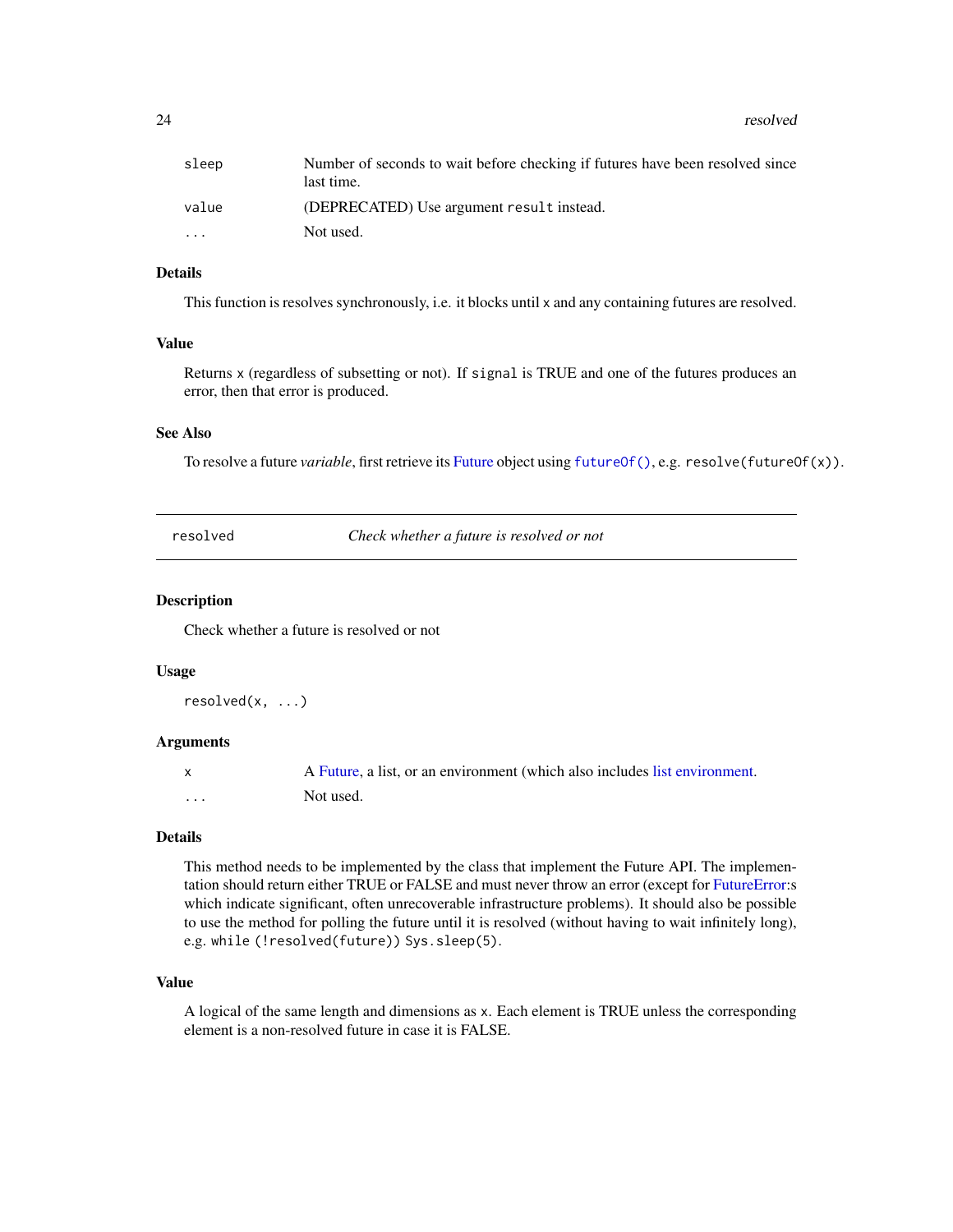<span id="page-24-2"></span><span id="page-24-1"></span><span id="page-24-0"></span>

A sequential future is a future that is evaluated sequentially in the current R session similarly to how R expressions are evaluated in R. The only difference to R itself is that globals are validated by default just as for all other types of futures in this package.

#### Usage

```
sequential(..., envir = parent-frame())transparent(..., envir = parent.frame())
```
#### Arguments

| $\cdot$ | Additional arguments passed to Future().                        |
|---------|-----------------------------------------------------------------|
| envir   | The environment from where global objects should be identified. |

#### Details

The preferred way to create a sequential future is not to call these functions directly, but to register them via [plan\(](#page-16-1)sequential) such that it becomes the default mechanism for all futures. After this [future\(\)](#page-4-1) and [%<-%](#page-4-2) will create *sequential futures*.

#### Value

A [SequentialFuture.](#page-0-0)

#### transparent futures

Transparent futures are sequential futures configured to emulate how R evaluates expressions as far as possible. For instance, errors and warnings are signaled immediately and assignments are done to the calling environment (without local() as default for all other types of futures). This makes transparent futures ideal for troubleshooting, especially when there are errors.

#### Examples

```
## Use sequential futures
plan(sequential)
## A global variable
a <- 0
## Create a sequential future
f \leftarrow future({
  b \le -3
```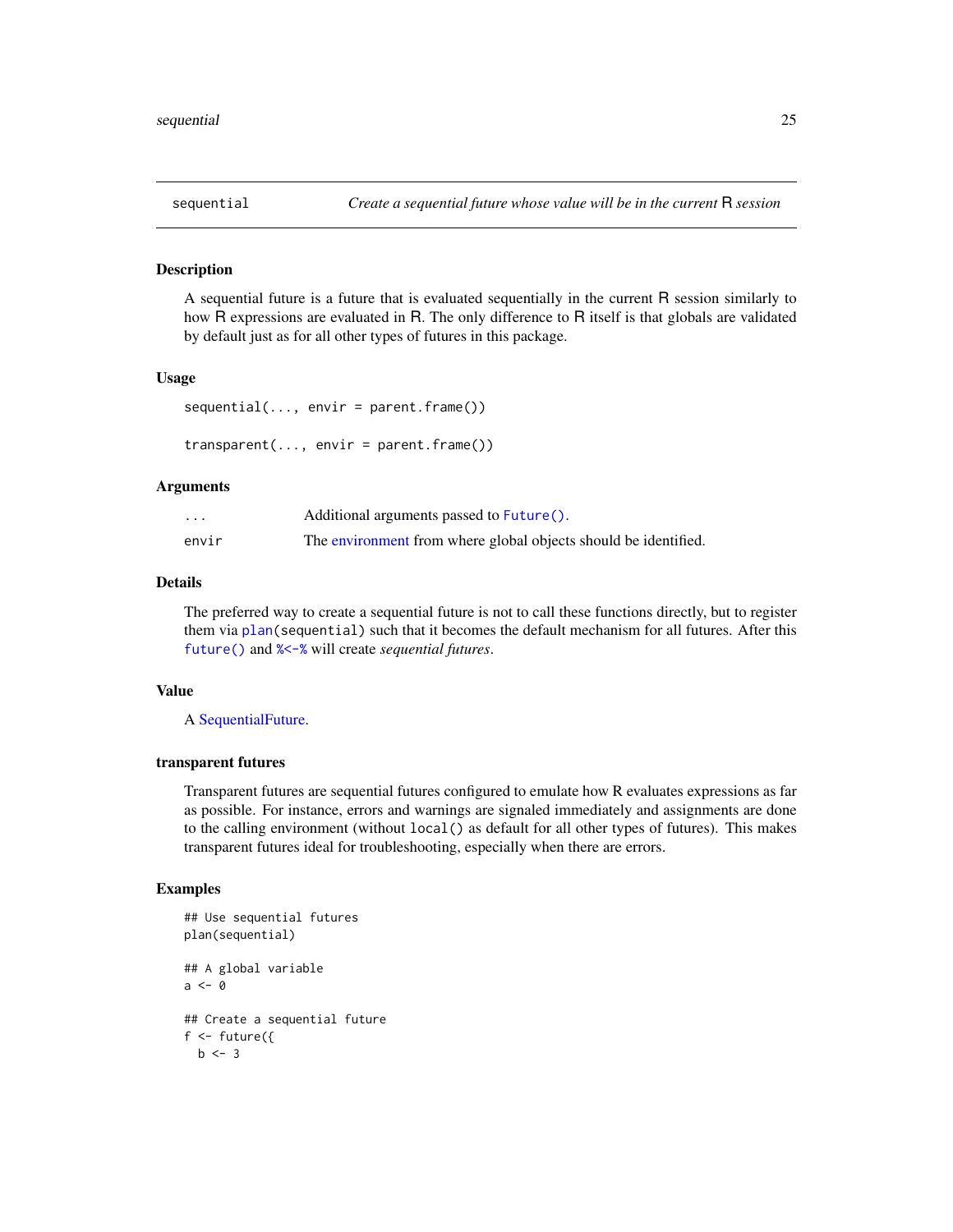```
c \le -2a * b * c
})
## Since 'a' is a global variable in future 'f' which
## is eagerly resolved (default), this global has already
## been resolved / incorporated, and any changes to 'a'
## at this point will _not_ affect the value of 'f'.
a \leftarrow 7print(a)
v <- value(f)
print(v)
stopifnot(v == 0)
```
signalConditions *Signals Captured Conditions*

#### Description

Captured conditions that meet the include and exclude requirements are signaled *in the order as they were captured*.

#### Usage

```
signalConditions(
  future,
  include = "condition",
  exclude = NULL,
  resignal = TRUE,...
\mathcal{L}
```
#### Arguments

| future   | A resolved Future.                                                           |
|----------|------------------------------------------------------------------------------|
| include  | A character string of condition classes to signal.                           |
| exclude  | A character string of condition classes <i>not</i> to signal.                |
| resignal | If TRUE, then already signaled conditions are signaled again, otherwise not. |
| .        | Not used.                                                                    |

#### Value

Returns the [Future](#page-0-0) where conditioned that were signaled have been flagged to have been signaled.

#### See Also

Conditions are signaled by [signalCondition\(](#page-0-0)).

<span id="page-25-0"></span>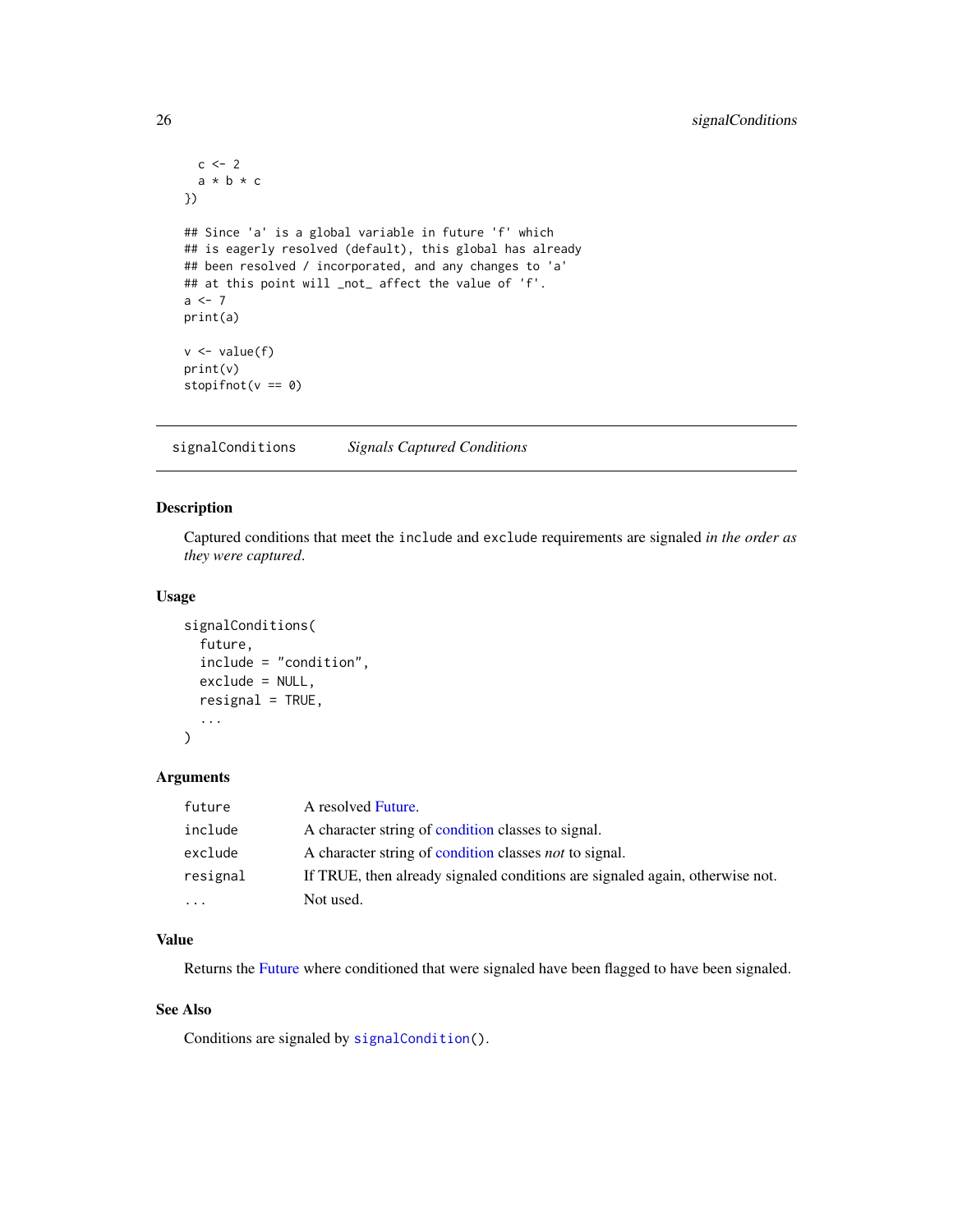<span id="page-26-0"></span>

Tweak a future function by adjusting its default arguments

#### Usage

```
tweak(strategy, ..., penvir = parent.frame())
```
#### Arguments

| strategy | An existing future function or the name of one.                        |
|----------|------------------------------------------------------------------------|
| .        | Named arguments to replace the defaults of existing arguments.         |
| penvir   | The environment used when searching for a future function by its name. |

#### Value

a future function.

#### See Also

Use [plan\(\)](#page-16-1) to set a future to become the new default strategy.

<span id="page-26-1"></span>value *The value of a future or the values of all elements in a container*

#### Description

Gets the value of a future or the values of all elements (including futures) in a container such as a list, an environment, or a list environment. If one or more futures is unresolved, then this function blocks until all queried futures are resolved.

#### Usage

```
value(...)
## S3 method for class 'Future'
value(fature, stdout = TRUE, signal = TRUE, ...)## S3 method for class 'list'
value(x, stdout = TRUE, signal = TRUE, ...)## S3 method for class 'listenv'
```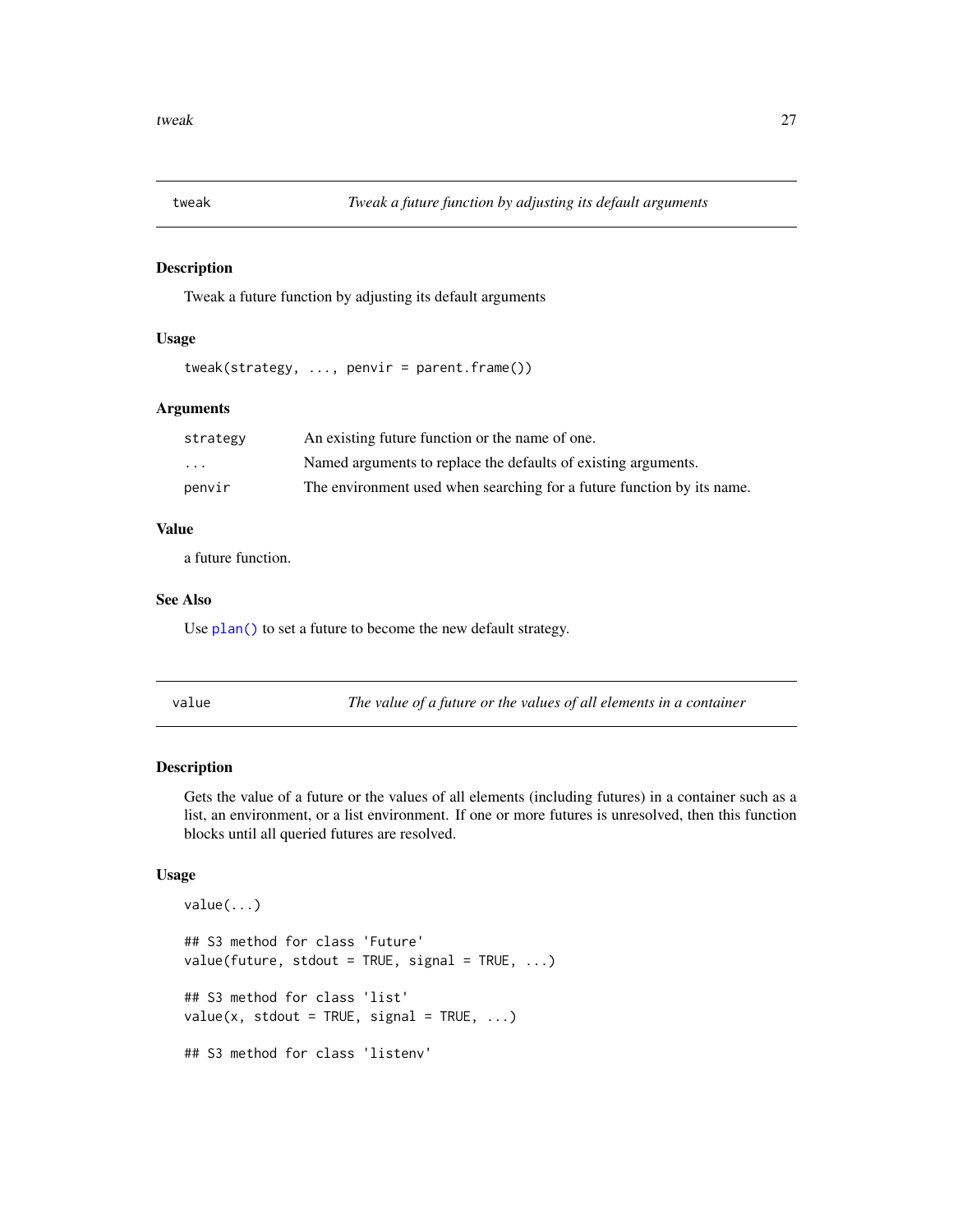```
value(x, stdout = TRUE, signal = TRUE, \ldots)
## S3 method for class 'environment'
value(x, stdout = TRUE, signal = TRUE, \ldots)
```
#### Arguments

| .        | All arguments used by the S3 methods.                                                   |
|----------|-----------------------------------------------------------------------------------------|
| future.x | A Future, an environment, a list, or a list environment.                                |
| stdout   | If TRUE, standard output captured while resolving futures is relayed, otherwise<br>not. |
| signal   | If TRUE, conditions captured while resolving futures are relayed, otherwise not.        |

#### Value

value() of a Future object returns the value of the future, which can be any type of R object.

value() of a list, an environment, or a list environment returns an object with the same number of elements and of the same class. Names and dimension attributes are preserved, if available. All future elements are replaced by their corresponding value() values. For all other elements, the existing object is kept as-is.

If signal is TRUE and one of the futures produces an error, then that error is produced.

%conditions% *Control whether standard output should be captured or not*

#### Description

Control whether standard output should be captured or not

#### Usage

fassignment %conditions% capture

| fassignment | The future assignment, e.g. $\times$ $\frac{2}{5}$ { expr }.  |
|-------------|---------------------------------------------------------------|
| capture     | If TRUE, the standard output will be captured, otherwise not. |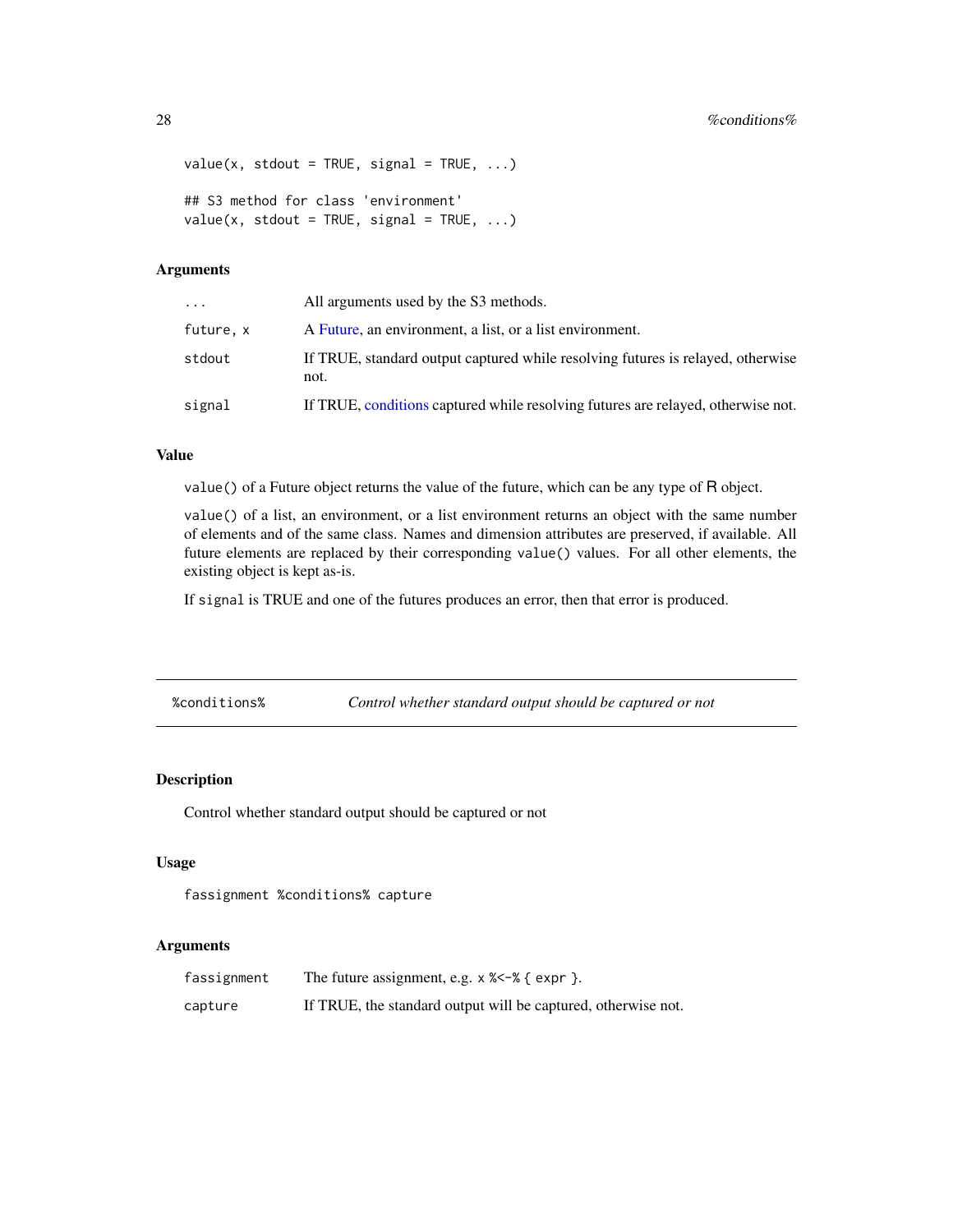<span id="page-28-1"></span><span id="page-28-0"></span>

Specify globals and packages for a future assignment

#### Usage

fassignment %globals% globals fassignment %packages% packages

#### Arguments

| fassignment | The future assignment, e.g. $\times$ $\frac{2}{5}$ $\div$ $\frac{2}{5}$ expr }.                                                                                                                |
|-------------|------------------------------------------------------------------------------------------------------------------------------------------------------------------------------------------------|
| globals     | (optional) a logical, a character vector, or a named list to control how globals<br>are handled. For details, see section 'Globals used by future expressions' in the<br>help for $future()$ . |
| packages    | (optional) a character vector specifying packages to be attached in the R envi-<br>ronment evaluating the future.                                                                              |

%label% *Specify label for a future assignment*

#### Description

Specify label for a future assignment

#### Usage

fassignment %label% label

| fassignment | The future assignment, e.g. $\times$ $\frac{2}{5}$ $\div$ $\frac{2}{5}$ $\div$ $\div$ $\div$ $\div$ $\div$ |
|-------------|------------------------------------------------------------------------------------------------------------|
| label       | An optional character string label attached to the future.                                                 |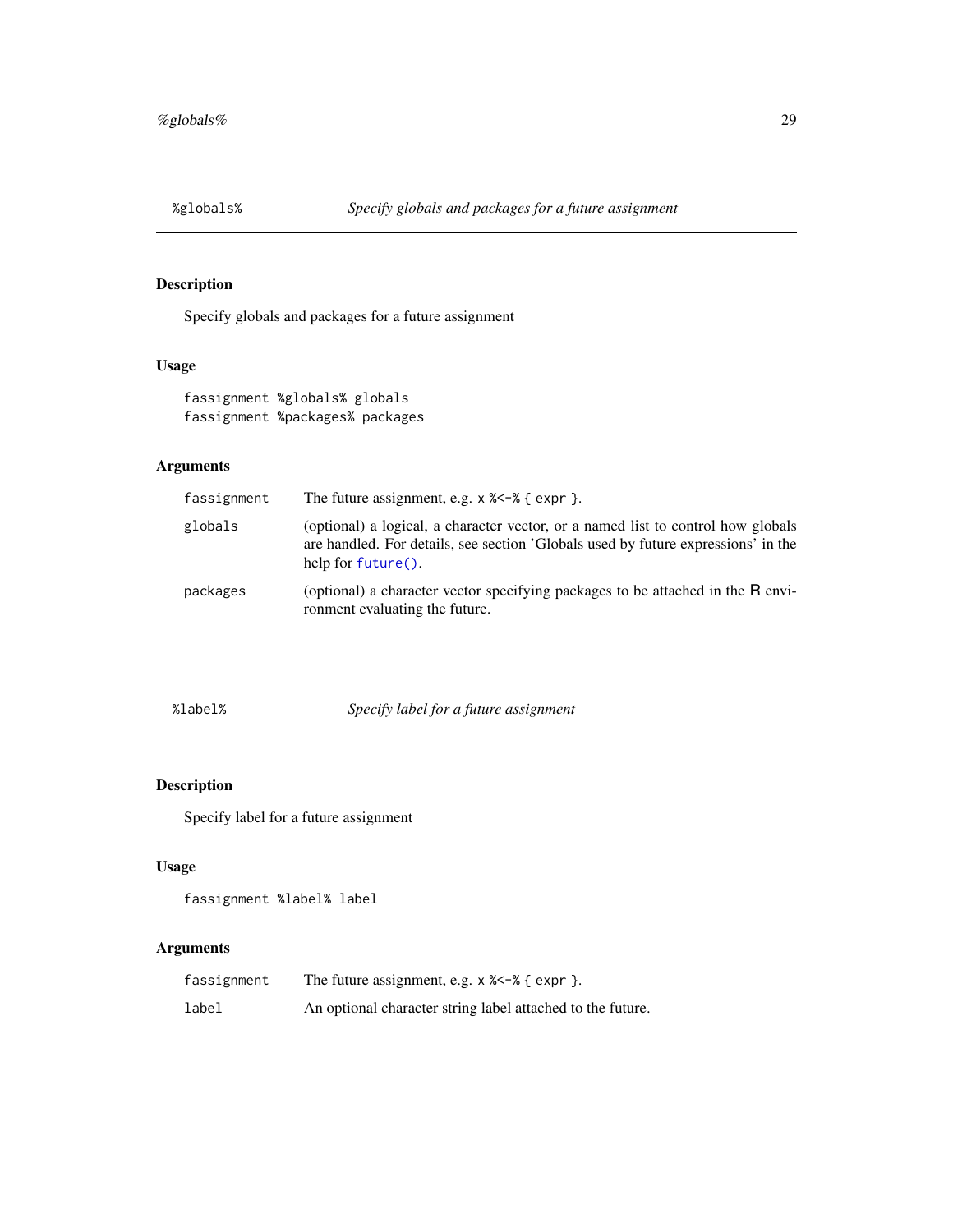<span id="page-29-0"></span>

Control lazy / eager evaluation for a future assignment

#### Usage

fassignment %lazy% lazy

#### Arguments

| fassignment | The future assignment, e.g. $\times$ $\frac{2}{5}$ $\div$ $\frac{2}{5}$ $\div$ $\div$ $\div$   |
|-------------|------------------------------------------------------------------------------------------------|
| lazv        | If FALSE (default), the future is resolved eagerly (starting immediately), other-<br>wise not. |

|  |  | blan%; |  |
|--|--|--------|--|
|--|--|--------|--|

%plan% *Use a specific plan for a future assignment*

#### Description

Use a specific plan for a future assignment

#### Usage

fassignment %plan% strategy

#### Arguments

| fassignment | The future assignment, e.g. $\times$ $\frac{2}{5}$ $\div$ $\frac{2}{5}$ $\div$ $\div$ $\frac{2}{5}$ $\div$ $\div$ $\div$ |
|-------------|--------------------------------------------------------------------------------------------------------------------------|
| strategy    | The mechanism for how the future should be resolved. See plan() for further<br>details.                                  |

#### See Also

The [plan\(\)](#page-16-1) function sets the default plan for all futures.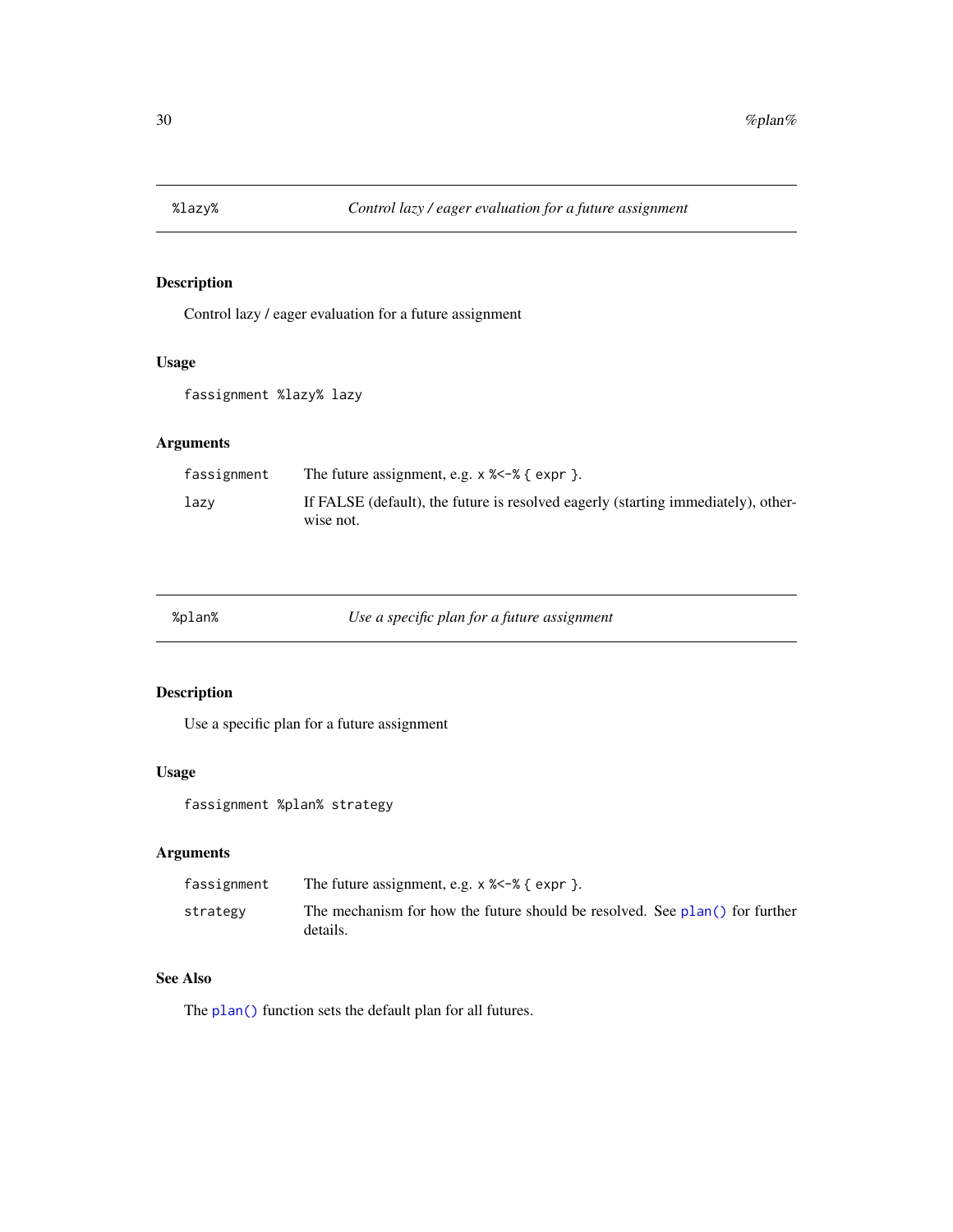<span id="page-30-0"></span>

Set random seed for future assignment

#### Usage

fassignment %seed% seed

#### Arguments

| fassignment | The future assignment, e.g. $\times$ $\frac{2}{5}$ $\div$ $\frac{2}{5}$ $\div$ $\div$ $\div$ $\div$ $\div$                                                                                                                                                                                                                                                                                                                                                                                                                                                                                                                                                                                                                                                                                                                                                                                                                       |
|-------------|----------------------------------------------------------------------------------------------------------------------------------------------------------------------------------------------------------------------------------------------------------------------------------------------------------------------------------------------------------------------------------------------------------------------------------------------------------------------------------------------------------------------------------------------------------------------------------------------------------------------------------------------------------------------------------------------------------------------------------------------------------------------------------------------------------------------------------------------------------------------------------------------------------------------------------|
| seed        | (optional) If TRUE, the random seed, that is, the state of the random number<br>generator (RNG) will be set such that statistically sound random numbers are<br>produced (also during parallelization). If FALSE (default), it is assumed that<br>the future expression does neither need nor use random numbers generation. To<br>use a fixed random seed, specify a L'Ecuyer-CMRG seed (seven integer) or a<br>regular RNG seed (a single integer). If the latter, then a L'Ecuyer-CMRG seed<br>will be automatically created based on the given seed. Furthermore, if FALSE,<br>then the future will be monitored to make sure it does not use random numbers.<br>If it does and depending on the value of option future rng on Misuse, the<br>check is ignored, an informative warning, or error will be produced. If seed<br>is NULL, then the effect is as with seed = FALSE but without the RNG check<br>being performed. |

%stdout% *Control whether standard output should be captured or not*

#### Description

Control whether standard output should be captured or not

#### Usage

fassignment %stdout% capture

| fassignment |                                                               |
|-------------|---------------------------------------------------------------|
| capture     | If TRUE, the standard output will be captured, otherwise not. |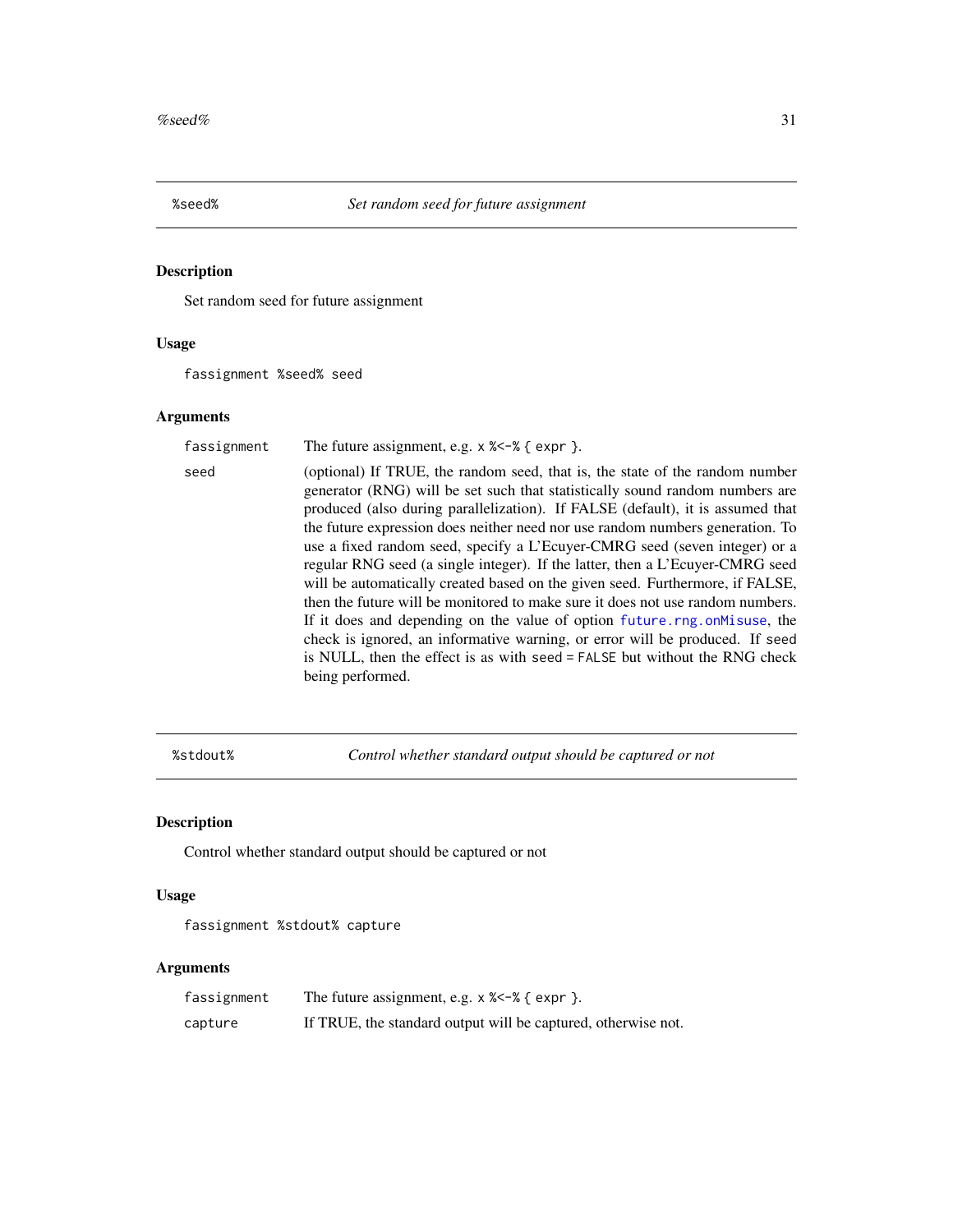<span id="page-31-0"></span>

Temporarily tweaks the arguments of the current strategy

#### Usage

fassignment %tweak% tweaks

| fassignment | The future assignment, e.g. $\times$ $\times$ $\sim$ $\%$ { expr }.            |
|-------------|--------------------------------------------------------------------------------|
| tweaks      | A named list (or vector) with arguments that should be changed relative to the |
|             | current strategy.                                                              |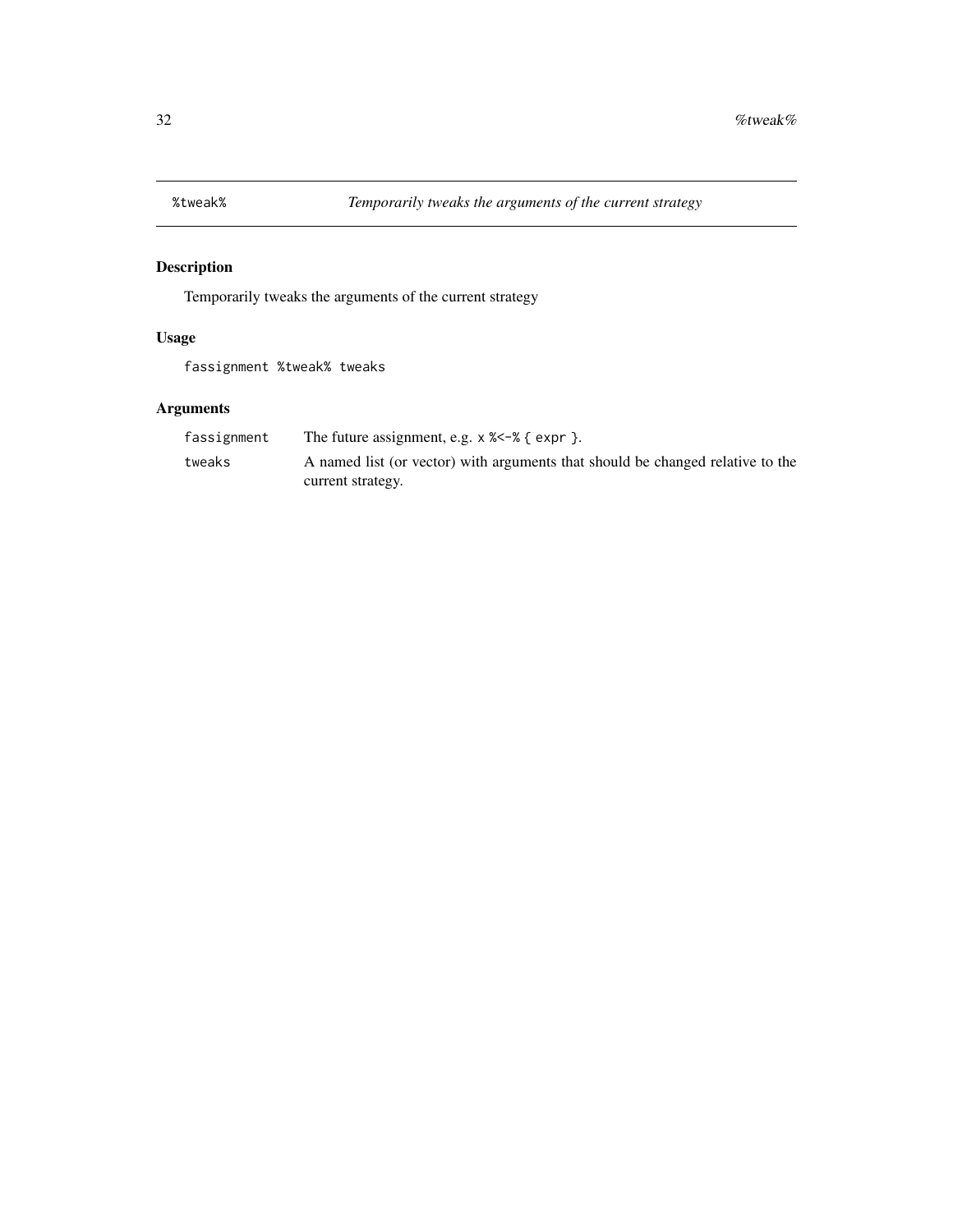# <span id="page-32-0"></span>**Index**

```
∗ internals
    clusterExportSticky, 4
.future.R, 19
%->% (future), 5
%<-% (future), 5
%packages% (%globals%), 29
%conditions%, 28
%globals%, 9, 29
%label%, 29
%lazy%, 30
%plan%, 30
%seed%, 31
%stdout%, 31
%tweak%, 32
as.cluster (re-exports), 20
autoStopCluster (re-exports), 20
availableCores, 14
availableCores (re-exports), 20
availableCores(), 13, 14
availableWorkers (re-exports), 20
backtrace, 2
cluster, 3, 3, 18, 22
clusterExportSticky, 4
ClusterFuture, 4, 22
ClusterFuture(), 3
condition, 26
conditions, 23, 28
do.call, 7
environment, 3, 6, 7, 13, 15, 22, 25
expression, 6
function, 7
```
Future, *[7](#page-6-0)*, *[11](#page-10-0)*, *[23,](#page-22-0) [24](#page-23-0)*, *[26](#page-25-0)*, *[28](#page-27-0)* future, [5](#page-4-0) future options, *[19](#page-18-0)* Future(), *[7](#page-6-0)*, *[13](#page-12-0)*, *[15](#page-14-0)*, *[22](#page-21-0)*, *[25](#page-24-0)*

future(), *[4](#page-3-0)*, *[6](#page-5-0)*, *[11](#page-10-0)*, *[13](#page-12-0)*, *[15](#page-14-0)*, *[17](#page-16-0)*, *[25](#page-24-0)*, *[29](#page-28-0)* future.rng.onMisuse, *[6](#page-5-0)*, *[31](#page-30-0)* futureAssign *(*future*)*, [5](#page-4-0) futureCall *(*future*)*, [5](#page-4-0) FutureError, *[24](#page-23-0)* futureOf, *[7](#page-6-0)*, [11](#page-10-0) futureOf(), *[24](#page-23-0)* futures, [12](#page-11-0)

list, *[7](#page-6-0)* list environment, *[24](#page-23-0)*

```
makeClusterMPI (re-exports), 20
makeClusterPSOCK, 3, 22
makeClusterPSOCK (re-exports), 20
makeClusterPSOCK(), 15
makeNodePSOCK (re-exports), 20
multicore, 13, 15, 18
MulticoreFuture, 14
multiprocess, 18
multisession, 14, 14, 18
MultisessionFuture, 15
```
nbrOfFreeWorkers *(*nbrOfWorkers*)*, [16](#page-15-0) nbrOfWorkers, [16](#page-15-0)

```
parallel::makeCluster(), 5
parallelly::as.cluster(), 21
parallelly::autoStopCluster(), 21
parallelly::availableCores(), 15, 16, 21
parallelly::availableWorkers(), 21
parallelly::makeClusterMPI(), 21
parallelly::makeClusterPSOCK(), 15, 21
parallelly::makeNodePSOCK(), 21
parallelly::supportsMulticore(), 21
plan, 4, 13, 15, 17, 25
plan(), 5, 10, 17, 27, 30
promise, 7
```

```
re-exports, 20
remote, 18, 21
```